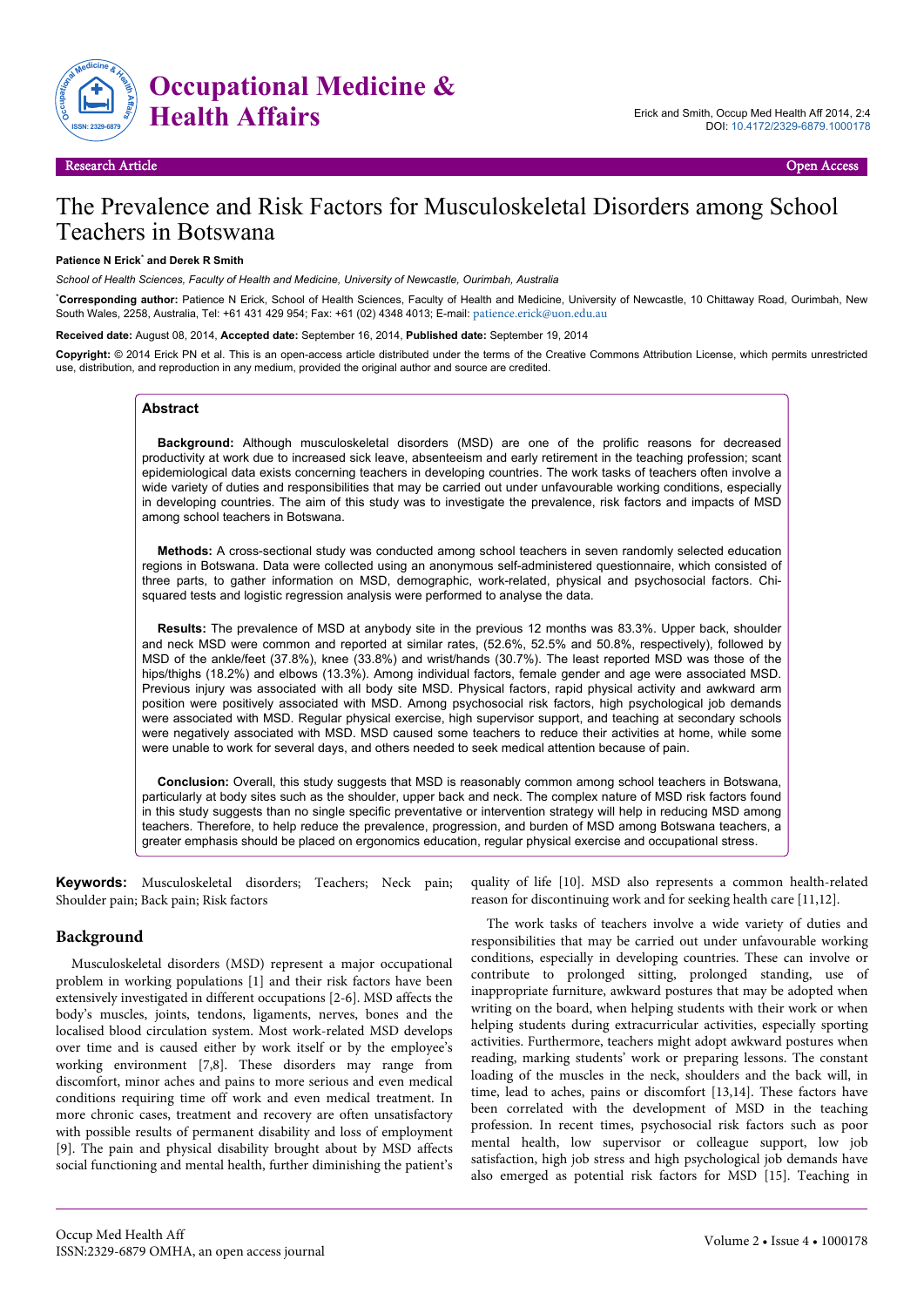Botswana is characterized by low levels of job satisfaction, low morale, low status and an attitude that regards the teaching profession as a last resort employment [16].

Although research from around the world indicates that teachers are at an increased risk for MSD development [17], there appears to be a deficiency of studies that have been conducted among teachers in the Botswana work context to investigate MSD prevalence and risk factors. The aim of this study was therefore to establish the prevalence, possible associated risk factors and impacts of MSD among teachers in Botswana.

# **Materials and Methods**

### **Location and background**

A large cross-sectional study of MSD was conducted among teachers in Botswana between July and November 2012. Seven education regions were randomly selected from a total of ten regions across the country. From these randomly selected regions, schools were stratified into primary or secondary schools and alphabetically compiled into two different lists. Since there was no national data available to show how many school teachers were in each region or school, questionnaires were equally distributed to all regions that formed part of the study. To obtain a sample size of 1550 primary and 1550 secondary teachers, 107 primary and 57 secondary schools were randomly selected. All school teachers in those schools were invited to take part in the study. Permission to conduct the research in the selected schools was sought from school heads. The research was approved by University of Newcastle Human Research Ethics Committee and Ministry of Education and Skills Development in Botswana (MoESD). The data were collected using postal questionnaires with informed consent implied by voluntarily completing and returning the questionnaire. Teachers were also given information sheets describing the procedure and objectives of the study.

# **Questionnaire design**

Data on demographic characteristics, MSD, and physical and psychosocial exposures during work among teachers were collected using an anonymous self-administered questionnaire, which consisted of three parts. The first part of the questionnaire was about the participants' demographic factors such as gender, age, education level, marital status and tobacco smoking. The second section assessed participants' MSD. MSD of different body regions during the past 12 months was determined using the Standardised Nordic Questionnaire (SNQ) [18]. The last section of the questionnaire assessed psychosocial and physical work demands using the Job Content questionnaire (JCQ) [19].

# **Statistical analysis**

Data were entered and analysed using statistical package for social sciences (SPSS) 20.0. Basic statistical associations between independent and dependent variables were initially evaluated using Chi-square tests. Subsequently all independent variables that showed significant associations for each body region MSD were evaluated using logistic regression and expressed as Odds Ratios (OR) with 95% Confidence Intervals (95% CI). The level of statistical significance was set to be less than 0.05.

# **Demographic items**

A total of 1747 (56.3%) questionnaires were returned from a total of 3100 distributed. Fifteen incomplete questionnaires were excluded, leaving 1732 participants suitable for analysis. Out of the total respondents, 1260 (72.7%) were females. The average age of participants was 38.5 years (standard deviation (SD): 8.62 years), with an average body mass index of 26.65 (SD: 6.76), 53.0% were single and 26.8% had more than two children under the age of six years. The majority of teachers worked for 40 hours per week, with only 12.7% working for more than 40 hours per week, and had an average working experience of 12.48 years (SD:8.34 years). The majority of teachers (57.9%) were teaching at primary schools, while 32.3% and 9.8% were teaching at junior and senior secondary schools, respectively. About 18.1% of male teachers practiced physical exercise more than five hours per week and 69.9% were involved in extracurricular activities at school compared to 10.4% and 65.4% of female teachers respectively. Detailed descriptive statistics for demographic and work-related characteristics of female and male teachers are shown in Table 1.

| <b>Characteristics</b>                   | Male<br>$(n=472)$      | Female<br>$(n=1260)$   | <b>Total</b><br>$(n=1732)$ | Р.<br>value |
|------------------------------------------|------------------------|------------------------|----------------------------|-------------|
| Age                                      | 36.29<br>$\pm$<br>7.02 | 39.34<br>$\pm$<br>9.02 | 38.50<br>$\pm$<br>8.62     | < 0.001     |
| Body mass index                          | 24.75<br>$\pm$<br>5.78 | 27.55<br>$\pm$<br>7.00 | 26.65<br>$\pm$<br>6.76     | < 0.001     |
| Length of employment                     | 10.14<br>$\pm$<br>6.31 | 13.36<br>$\pm$<br>8.82 | 12.48<br>$\pm$<br>8.34     | < 0.001     |
| <b>Marital status</b>                    |                        |                        |                            | 0.004       |
| Single                                   | 58.7                   | 50.9                   | 53                         |             |
| Married                                  | 37.5                   | 42.5                   | 41.2                       |             |
| Separated/divorced/widowed               | 3.8                    | 6.6                    | 5.8                        |             |
| <b>Educational level</b>                 |                        |                        |                            | < 0.001     |
| Certificate                              | 1.7                    | 6.8                    | 5.4                        |             |
| Diploma                                  | 54.9                   | 60.2                   | 58.7                       |             |
| Bachelor degree                          | 43.4                   | 33                     | 35.9                       |             |
| Number of children less than 6<br>years  |                        |                        |                            | 0.21        |
| 1                                        | 70.3                   | 74.9                   | 73.2                       |             |
| $\geq$ 2                                 | 29.7                   | 25.1                   | 26.8                       |             |
| Smoking                                  |                        |                        |                            | < 0.001     |
| Smokers                                  | 10.8                   | 0.4                    | 3.2                        |             |
| Ex-smokers                               | 13.6                   | 2.1                    | 5.3                        |             |
| Never smoked                             | 75.6                   | 97.5                   | 91.5                       |             |
| Physical exercise per week (>5<br>hours) | 18.1                   | 10.4                   | 12.8                       | < 0.001     |
| School level                             |                        |                        |                            | < 0.001     |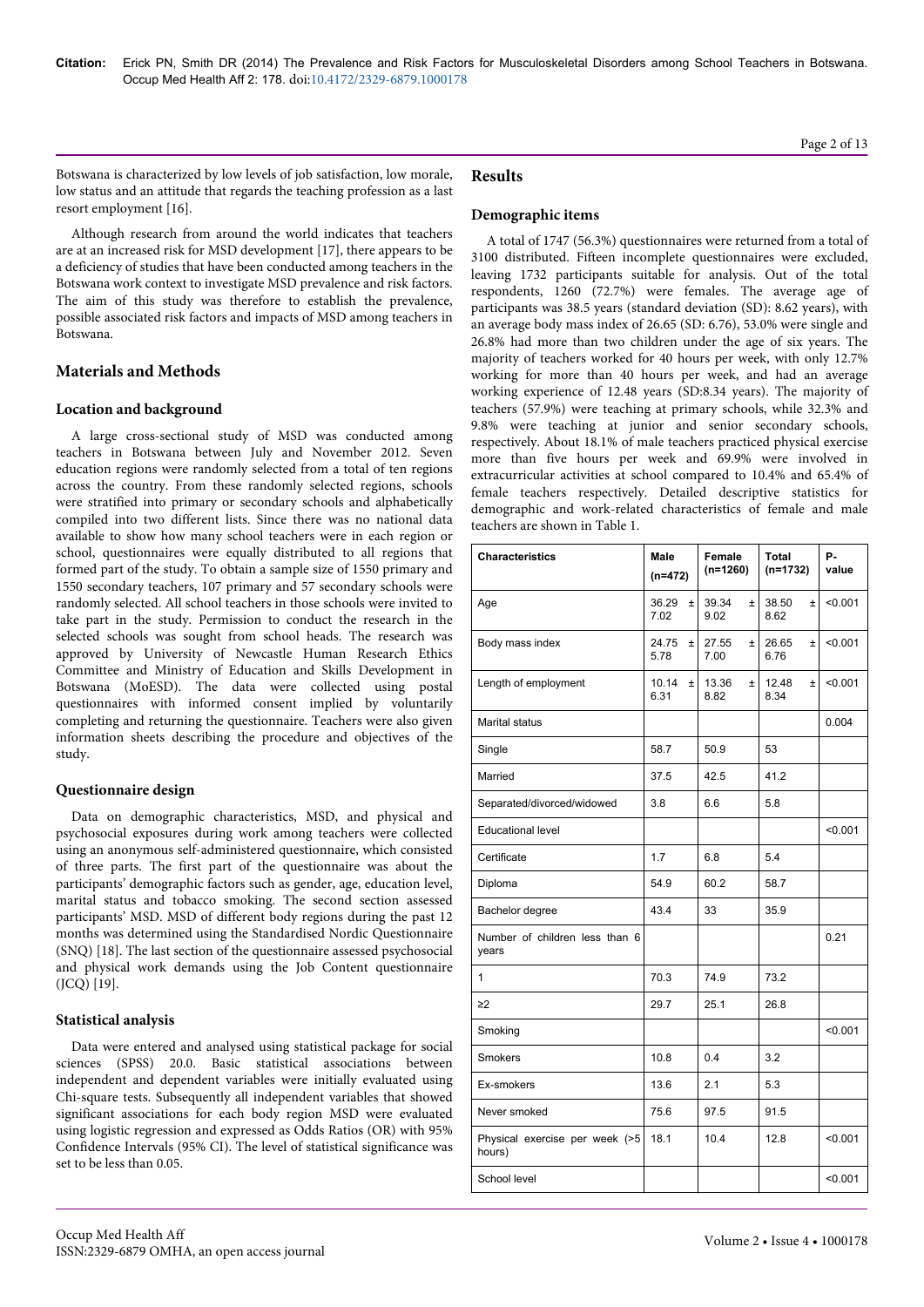#### Page 3 of 13

| Primary school                                                                                                                                                               | 36.2 | 66   | 57.9 |         |  |  |  |
|------------------------------------------------------------------------------------------------------------------------------------------------------------------------------|------|------|------|---------|--|--|--|
| Junior secondary                                                                                                                                                             | 46.4 | 27   | 32.3 |         |  |  |  |
| Senior secondary                                                                                                                                                             | 17.4 | 7    | 9.8  |         |  |  |  |
| Work hours per week (>40 hours)                                                                                                                                              | 14.6 | 12   | 12.7 | 0.166   |  |  |  |
| Number of students (>40)                                                                                                                                                     | 11.4 | 9.5  | 10   | < 0.001 |  |  |  |
| extracurricular<br>Involved<br>in<br>activities                                                                                                                              | 69.9 | 65.4 | 66.6 | 0.086   |  |  |  |
| P.<br>values calculated using independent t-tests for quantitative data and<br>Pearson's Chi-square test for categorical data, values statistically significant at<br>p<0.05 |      |      |      |         |  |  |  |

Table 1: Descriptive statistics of individual, life style and work characteristics among male and female teachers in Botswana

### **MSD prevalence**

As shown on Table 2, the 12-month self-reported prevalence of MSD at any of the body sites among Botswana teachers was 83.3%. MSD was commonly and equally reported at upper back (52.6%), shoulder (52.5%), and neck (50.8%). The prevalence rate of ankles/feet MSD was 37.8%. The least reported MSD was at knees (33.3%), followed by wrists/hands (30.7%), hips/thighs (18.2) and elbows (13.3%).

| <b>Body region</b> | Prevalence (%) |
|--------------------|----------------|
| Anybody region     | 83.3           |
| <b>Neck</b>        | 50.8           |
| Shoulders          | 52.5           |
| Upper back         | 52.6           |
| <b>Elbows</b>      | 13.3           |
| Wrists/hands       | 30.7           |
| Hips/thighs        | 18.2           |
| Knees              | 33.8           |
| Ankles/feet        | 37.8           |

Table 2: Prevalence of MSD in the previous 12 months among teachers in Botswana

Table 3 shows that prevalence of MSD in this study was higher among female teachers for neck (52.5% vs. 42.2%, p=0.021), shoulder (56.2% vs. 42.8%, p<0.001), upper back (57.0% vs. 40.9%, p<0.001) and ankle/feet (39.5% vs. 33.3%, p=0.019) MSD when compared to their male colleagues. The results suggest that the age group with the highest prevalence of different body regions was >50 years. There were significant differences among different age groups in the prevalence of neck MSD (p=0.014), shoulder MSD (p=0.003), elbow MSD (p<0.001), hip/thigh MSD (p<0.001), knee MSD (p<0.001) and ankle/feet MSD (p<0.001). Teachers with body mass index ≥30 had higher prevalence rates of neck, shoulder, wrist/hand, hip/thigh and ankle/feet MSD at statistically significant levels. Teachers with teaching certificate had a statistically significant higher prevalence of upper back MSD (54.3%), elbow MSD (21.3%) and knee MSD (44.7%) than those with higher

degrees. Teachers with two or more children less than six years had a significantly higher prevalence of elbow MSD (p=0.021) when compared to those with one child. Prevalence rates of all body regions MSD in this study were highest on teachers who reported previous injury on particular body areas (p<0.001). Teachers who had never smoked had a significantly higher prevalence shoulder MSD (53.4%, p=0.039). Higher prevalence rates of neck and upper back MSD were observed among teachers with five or less hours of physical exercise per week at statistically significant levels.

| Variable                           | %<br>neck<br><b>MSD</b> | %<br>should<br>er MSD | %<br>uppe<br>r<br>back<br>MSD | %<br>elbo<br>W<br><b>MSD</b> | %<br>wrist/<br>hand<br><b>MSD</b> | %<br>hip/<br>thigh<br><b>MSD</b> | %<br>knee<br><b>MSD</b> | %<br>ankle<br>/ feet<br><b>MSD</b> |
|------------------------------------|-------------------------|-----------------------|-------------------------------|------------------------------|-----------------------------------|----------------------------------|-------------------------|------------------------------------|
| Gender                             |                         |                       |                               |                              |                                   |                                  |                         |                                    |
| Male                               | 46.2                    | 42.8                  | 40.9                          | 11.4                         | 27.8                              | 15.9                             | 31.1                    | 33.3                               |
| Female                             | 52.5                    | 56.2                  | 57                            | 14                           | 31.8                              | 19                               | 34.8                    | 39.5                               |
| p-value                            | 0.021                   | < 0.001               | < 0.00<br>1                   | 0.193                        | 0.115                             | 0.148                            | 0.164                   | 0.019                              |
| Age (years)                        |                         |                       |                               |                              |                                   |                                  |                         |                                    |
| ≤30                                | 46.5                    | 48.5                  | 51.8                          | 9.2                          | 31.4                              | 16.2                             | 26.1                    | 32.5                               |
| 31-40                              | 48.5                    | 49.5                  | 49.5                          | 10.6                         | 28.7                              | 14.4                             | 28.5                    | 34.4                               |
| 41-50                              | 55.4                    | 57.1                  | 57.1                          | 17.9                         | 32                                | 21.5                             | 41.7                    | 44                                 |
| >50                                | 56.4                    | 61.3                  | 52.1                          | 19.6                         | 35.6                              | 27                               | 47.2                    | 44.8                               |
| p-value                            | 0.014                   | 0.003                 | 0.076                         | < 0.00<br>1                  | 0.325                             | < 0.00<br>1                      | < 0.00<br>1             | < 0.00<br>1                        |
| Body mass<br>index (BMI)           |                         |                       |                               |                              |                                   |                                  |                         |                                    |
| < 18.5                             | 50.7                    | 40.6                  | 46.4                          | 11.6                         | 29                                | 17.4                             | 27.5                    | 33.3                               |
| 18-24.9                            | 46.8                    | 50.1                  | 50.7                          | 10.9                         | 30.4                              | 14.5                             | 31.5                    | 36.3                               |
| 25-29.9                            | 51.4                    | 54.2                  | 52.3                          | 15.3                         | 33.1                              | 19.2                             | 34.7                    | 34.7                               |
| $\geq 30$                          | 59.3                    | 59.9                  | 58.2                          | 19.9                         | 34.3                              | 23.5                             | 39.1                    | 46.5                               |
| p-value                            | 0.008                   | 0.007                 | 0.129                         | 0.004                        | 0.608                             | 0.013                            | 0.104                   | 0.008                              |
| Marital<br>status                  |                         |                       |                               |                              |                                   |                                  |                         |                                    |
| Single                             | 50.2                    | 52.1                  | 51.2                          | 12.4                         | 30.2                              | 19.1                             | 32.2                    | 37.5                               |
| Married                            | 50.5                    | 52.3                  | 52.9                          | 14.2                         | 31.7                              | 17.5                             | 34.8                    | 38.1                               |
| Separated,<br>divorced,<br>widowed | 58.4                    | 58.4                  | 63.4                          | 14.9                         | 28.7                              | 14.9                             | 41.6                    | 38.6                               |
| p-value                            | 0.287                   | 0.474                 | 0.066                         | 0.524                        | 0.726                             | 0.488                            | 0.133                   | 0.948                              |
| Education<br>level                 |                         |                       |                               |                              |                                   |                                  |                         |                                    |
| Certificate                        | 46.8                    | 56.49                 | 54.3                          | 21.3                         | 28.7                              | 20.2                             | 44.7                    | 43.6                               |
| Diploma                            | 52.3                    | 52.9                  | 54.9                          | 13.8                         | 31.2                              | 18.6                             | 34.1                    | 38.2                               |
| Bachelor's<br>degree               | 49                      | 51.4                  | 48.6                          | 11.3                         | 30.3                              | 17.2                             | 31.7                    | 36.2                               |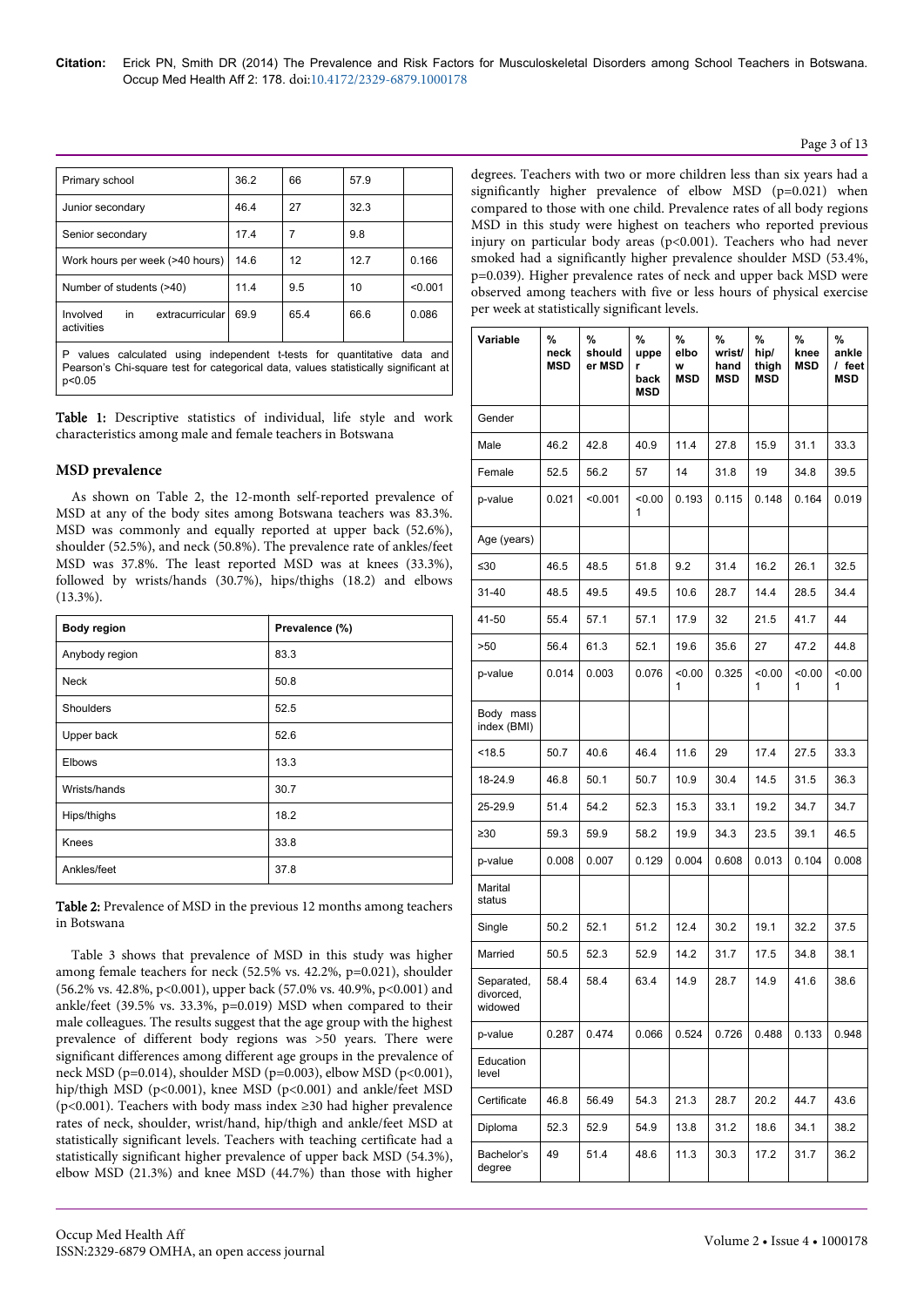**Citation:** Erick PN, Smith DR (2014) The Prevalence and Risk Factors for Musculoskeletal Disorders among School Teachers in Botswana. Occup Med Health Aff 2: 178. doi:10.4172/2329-6879.1000178

Page 4 of 13

| p-value                                                                                                                                                     | 0.305       | 0.621   | 0.047       | 0.022       | 0.847       | 0.688       | 0.045       | 0.352       |
|-------------------------------------------------------------------------------------------------------------------------------------------------------------|-------------|---------|-------------|-------------|-------------|-------------|-------------|-------------|
| Number<br>of<br>children<br><6<br>years                                                                                                                     |             |         |             |             |             |             |             |             |
| 1                                                                                                                                                           | 46.2        | 46.4    | 49.1        | 9.1         | 25.6        | 14.8        | 27.8        | 30.6        |
| $\geq$ 2                                                                                                                                                    | 42.5        | 42.5    | 47.8        | 15.6        | 28.5        | 15.6        | 25.3        | 29          |
| p-value                                                                                                                                                     | 0.437       | 0.411   | 0.834       | 0.021       | 0.511       | 0.888       | 0.568       | 0.696       |
| Previous<br>injury                                                                                                                                          |             |         |             |             |             |             |             |             |
| No                                                                                                                                                          | 48          | 50.5    | 49.4        | 12.2        | 28.5        | 16.2        | 30.3        | 32.9        |
| Yes                                                                                                                                                         | 89.7        | 88.2    | 91.6        | 48.1        | 65          | 68.2        | 73.9        | 74.4        |
| p-value                                                                                                                                                     | < 0.00<br>1 | < 0.001 | < 0.00<br>1 | < 0.00<br>1 | < 0.00<br>1 | < 0.00<br>1 | < 0.00<br>1 | < 0.00<br>1 |
| Tobacco<br>smoking                                                                                                                                          |             |         |             |             |             |             |             |             |
| <b>Smokers</b>                                                                                                                                              | 35.7        | 39.3    | 39.3        | 14.3        | 23.2        | 21.4        | 28.6        | 32.1        |
| Ex-smokers                                                                                                                                                  | 51.6        | 45.1    | 46.2        | 11          | 29.7        | 23.1        | 31.9        | 35.2        |
| Never<br>smoked                                                                                                                                             | 51.3        | 53.4    | 53.4        | 13.4        | 31          | 17.8        | 34.1        | 38.2        |
| p-value                                                                                                                                                     | 0.071       | 0.039   | 0.051       | 0.788       | 0.448       | 0.363       | 0.634       | 0.57        |
| Physical<br>exercise<br>(hours/<br>week)                                                                                                                    |             |         |             |             |             |             |             |             |
| $\leq 5$                                                                                                                                                    | 52.9        | 53.3    | 53.7        | 14.1        | 32.9        | 17.8        | 33.1        | 39.8        |
| >5                                                                                                                                                          | 42.4        | 48.6    | 44.4        | 8.3         | 25          | 15.3        | 30.6        | 32.6        |
| p-value                                                                                                                                                     | 0.023       | 0.345   | 0.046       | 0.077       | 0.072       | 0.536       | 0.609       | 0.118       |
| between<br>associations<br>independent variables and<br>MSD<br>Statistical<br>were<br>evaluated using chi-square, values statistically sigificant at p<0.05 |             |         |             |             |             |             |             |             |

Table 3: The 12-month prevalence of MSD among teachers in Botswana in relation to individual and lifestyle factors

As shown on Table 4, the results suggest that there were significant differences among different school levels in the prevalence of neck (p<0.001), shoulder (p<0.001) (p=0.001), upper back (p<0.001), elbow (p<0.005), hip/thigh (p<0.016) and knee (p<0.034) MSD. Moreover, results suggested that working for 21-30 years had the highest prevalence of neck, upper back and elbow MSD, while working for more than 30 years was associated with higher prevalence rates of shoulder, wrist/hand, hip/thigh, knee and ankle/feet MSD. In addition, the prevalence of upper back and ankle/feet MSD was higher among teachers who reported working more than 40 hours a week than those who worked 40 hours per week. The prevalence of elbow MSD was higher for teachers with 26-30 students in class (17.7%, p=0.004). No significant association was found between taking part in extracurricular activities and MSD of all body regions.

| Variable | %<br>neck<br><b>MSD</b> | %should<br>er MSD | %<br>uppe<br>back<br><b>MSD</b> | %<br>elbo<br>W<br><b>MSD</b> | $\frac{9}{6}$<br>wrist  <br>hand<br><b>MSD</b> | %<br>hip/<br>thigh<br><b>MSD</b> | %<br>knee<br><b>MSD</b> | $\%$<br>ankle  <br>feet<br><b>MSD</b> |
|----------|-------------------------|-------------------|---------------------------------|------------------------------|------------------------------------------------|----------------------------------|-------------------------|---------------------------------------|
|----------|-------------------------|-------------------|---------------------------------|------------------------------|------------------------------------------------|----------------------------------|-------------------------|---------------------------------------|

| School level                                  |                                                                                                                                             |         |             |           |                        |             |             |       |
|-----------------------------------------------|---------------------------------------------------------------------------------------------------------------------------------------------|---------|-------------|-----------|------------------------|-------------|-------------|-------|
| Primary<br>school                             | 55                                                                                                                                          | 55.8    | 58.6        | 15.6      | 32.1                   | 20.4        | 36.2        | 39.7  |
| Junior<br>secondary<br>school                 | 45.6                                                                                                                                        | 46.2    | 44.4        | 10.4      | 29                     | 14.8        | 31.5        | 34.9  |
| Senior<br>secondary<br>school                 | 42.9                                                                                                                                        | 54.1    | 44.1        | 9.4       | 28.2                   | 15.9        | 27.6        | 36.5  |
| p-value                                       | < 0.00<br>1                                                                                                                                 | 0.001   | < 0.00<br>1 | 0.00<br>5 | 0.33<br>4              | 0.016       | 0.034       | 0.161 |
| Length<br>οf<br>employment<br>(years)         |                                                                                                                                             |         |             |           |                        |             |             |       |
| ≤10                                           | 46.8                                                                                                                                        | 48.4    | 50.7        | 10.3      | 30.8                   | 15.1        | 27.8        | 33.5  |
| <b>Nov-20</b>                                 | 52.5                                                                                                                                        | 53.2    | 51.1        | 14.5      | 27.8                   | 19          | 33.9        | 39.9  |
| 21-30                                         | 58.3                                                                                                                                        | 61.6    | 61.3        | 19.6      | 35.4                   | 22.5        | 48.7        | 44.3  |
| >30                                           | 58.1                                                                                                                                        | 67.4    | 55.8        | 16.3      | 39.5                   | 39.5        | 58.1        | 53.5  |
| p-value                                       | 0.005                                                                                                                                       | < 0.001 | 0.018       | 0.00<br>1 | 0.08<br>2              | < 0.00<br>1 | < 0.00<br>1 | 0.001 |
| Hours<br>οf<br>work<br>per<br>week            |                                                                                                                                             |         |             |           |                        |             |             |       |
| 40                                            | 50.3                                                                                                                                        | 52.1    | 51.5        | 13.1      | 30.6                   | 17.7        | 33.5        | 36.7  |
| >40                                           | 54.5                                                                                                                                        | 55.5    | 60          | 14.5      | 31.4                   | 21.4        | 36.4        | 45.5  |
| p-value                                       | 0.265                                                                                                                                       | 0.393   | 0.023       | 0.62<br>7 | 0.88<br>5              | 0.225       | 0.44        | 0.015 |
| Average<br>number<br>οf<br>students<br>taught |                                                                                                                                             |         |             |           |                        |             |             |       |
| ≤25                                           | 44.8                                                                                                                                        | 49.5    | 49.1        | 11.8      | 31.1                   | 14.2        | 31.6        | 36.8  |
| 26-30                                         | 53.1                                                                                                                                        | 48.8    | 52.7        | 17.1      | 31.4                   | 19          | 39.1        | 41.1  |
| 31-35                                         | 54.8                                                                                                                                        | 56.2    | 55.6        | 14        | 32                     | 20.2        | 33.1        | 39    |
| 36-40                                         | 50.2                                                                                                                                        | 52.6    | 52.5        | 14.1      | 29.8                   | 19.2        | 33.3        | 36.6  |
| >40                                           | 46                                                                                                                                          | 51.1    | 48.9        | 4.6       | 28.7                   | 12.6        | 32.8        | 35.1  |
| p-value                                       | 0.08                                                                                                                                        | 0.295   | 0.437       | 0.00<br>4 | 0.90<br>7              | 0.098       | 0.402       | 0.639 |
| Extracurricul<br>ar activities                |                                                                                                                                             |         |             |           |                        |             |             |       |
| No                                            | 49.5                                                                                                                                        | 54.2    | 51          | 12.8      | 30.3                   | 18.3        | 33.4        | 40    |
| Yes                                           | 51.5                                                                                                                                        | 51.7    | 53.4        | 13.5      | 30.9                   | 18.1        | 34.1        | 36.7  |
| p-value                                       | 0.465                                                                                                                                       | 0.368   | 0.385       | 0.73<br>5 | 0.82<br>$\overline{2}$ | 0.96        | 0.825       | 0.211 |
|                                               | Statistical associations between independent variables and MSD was evaluated<br>using chi-square, values statistically sigificant at p<0.05 |         |             |           |                        |             |             |       |

Table 4: The 12-month prevalence of MSD among teachers in Botswana in relation to work-related factors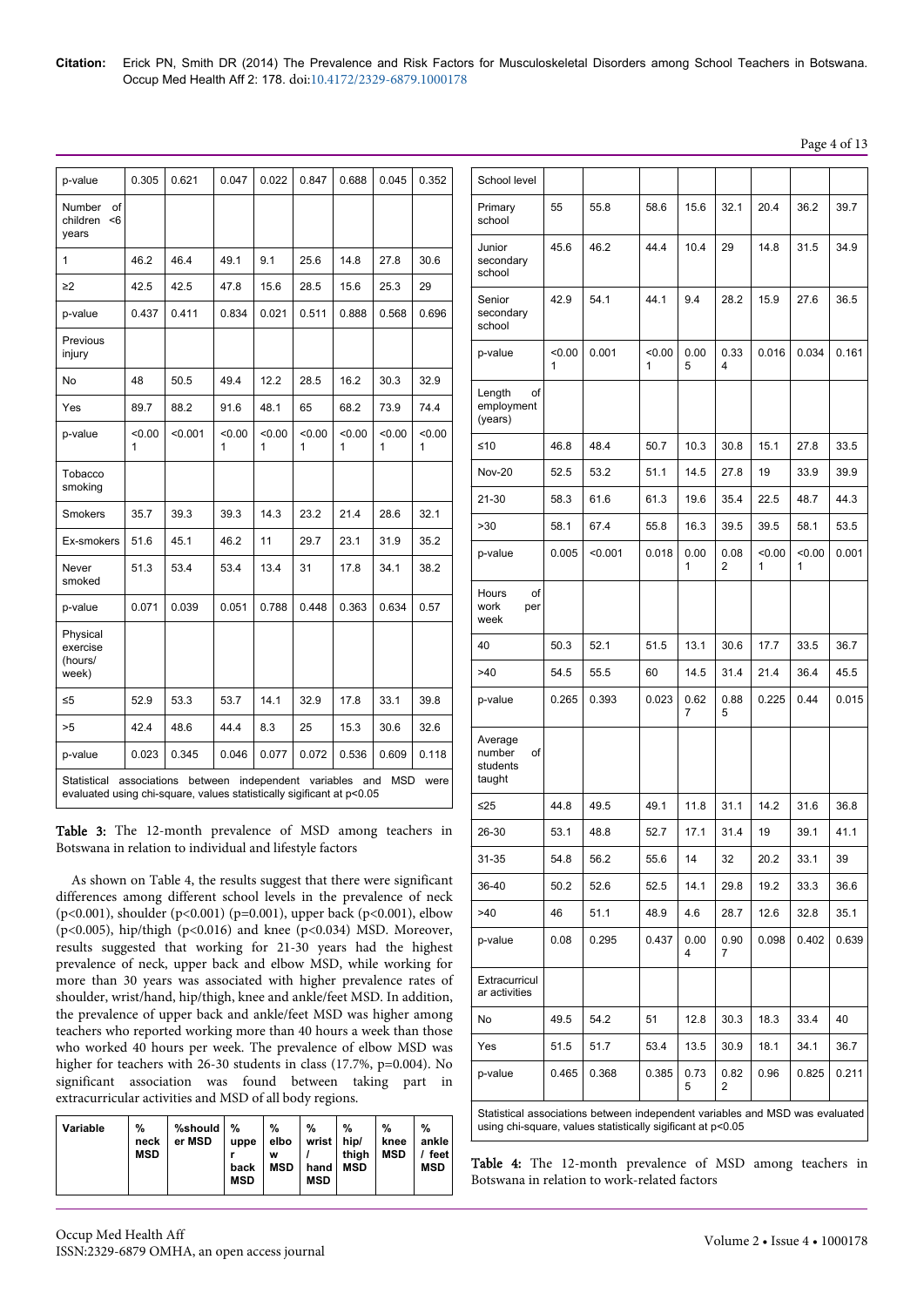Page 5 of 13

As shown in Table 5, the results suggest that teachers who have reported that their job required lots of physical effort, rapid physical activity, awkward body and awkward arm position had a higher prevalence of MSD of all body sites. The findings were statistically significant for all body sites, except for much physical effort and knee MSD and awkward body position and hip/thigh MSD. A higher proportion of teachers reported lifting heavy loads but was not statistically associated with any of body site MSD.

| Variable                      | %<br>neck<br><b>MSD</b> | %<br>should<br>er MSD | %<br>uppe<br>r<br>back<br><b>MSD</b> | %<br>elbo<br>W<br>MSD | %<br>wrist/<br>hand<br>MSD | %<br>hip/<br>thigh<br><b>MSD</b> | %<br>kne<br>e<br><b>MSD</b> | %<br>ankle<br>/ feet<br>MSD |
|-------------------------------|-------------------------|-----------------------|--------------------------------------|-----------------------|----------------------------|----------------------------------|-----------------------------|-----------------------------|
| Much<br>physical<br>effort    |                         |                       |                                      |                       |                            |                                  |                             |                             |
| No                            | 44.5                    | 48                    | 47.9                                 | 10.3                  | 24.6                       | 14.9                             | 36.9                        | 33.1                        |
| Yes                           | 55.1                    | 55.2                  | 55.9                                 | 15.1                  | 34.2                       | 20.3                             | 35                          | 40.7                        |
| p-value                       | < 0.00<br>1             | 0.005                 | 0.004                                | 0.013                 | < 0.00<br>1                | 0.016                            | 0.30<br>5                   | 0.005                       |
| Lift<br>heavy<br>loads        |                         |                       |                                      |                       |                            |                                  |                             |                             |
| No                            | 49.2                    | 51.4                  | 52.2                                 | 12.3                  | 29.1                       | 17.8                             | 32.6                        | 37                          |
| Yes                           | 59.5                    | 57.7                  | 55.8                                 | 18.2                  | 37.6                       | 20.1                             | 40.1                        | 42                          |
| p-value                       | 0.007                   | 0.101                 | 0.299                                | 0.031                 | 0.006                      | 0.629                            | 0.04<br>9                   | 0.303                       |
| Rapid<br>physical<br>activity |                         |                       |                                      |                       |                            |                                  |                             |                             |
| No                            | 45                      | 47.5                  | 48.1                                 | 10.4                  | 25.4                       | 14.4                             | 30.4                        | 33.5                        |
| Yes                           | 59.6                    | 59.6                  | 59.6                                 | 17.4                  | 37.8                       | 23.6                             | 38.6                        | 44                          |
| p-value                       | < 0.00<br>1             | < 0.001               | < 0.00<br>1                          | 0.00<br>1             | < 0.00<br>1                | < 0.00<br>1                      | 0.00<br>2                   | 0.00<br>1                   |
| Awkward<br>body<br>position   |                         |                       |                                      |                       |                            |                                  |                             |                             |
| No                            | 48                      | 49.5                  | 49.4                                 | 12.2                  | 28.4                       | 16.8                             | 31.8                        | 35                          |
| Yes                           | 58.5                    | 59.7                  | 61.2                                 | 16.1                  | 36.8                       | 21.6                             | 38.8                        | 44.9                        |
| p-value                       | 0.00<br>1               | < 0.001               | < 0.00<br>1                          | 0.092                 | 0.001                      | 0.054                            | 0.01<br>5                   | 0.001                       |
| Awkward<br>arm position       |                         |                       |                                      |                       |                            |                                  |                             |                             |
| No                            | 47.3                    | 48.8                  | 47.8                                 | 11.5                  | 26.9                       | 16.6                             | 31.4                        | 34.1                        |
| Yes                           | 60.5                    | 61.8                  | 65.6                                 | 17.8                  | 39.7                       | 22.1                             | 39.9                        | 47.3                        |
| p-value                       | < 0.00<br>1             | < 0.001               | < 0.00<br>1                          | 0.003                 | < 0.00<br>1                | 0.026                            | 0.00<br>3                   | 0.00<br>1                   |
| Decision<br>latitude          |                         |                       |                                      |                       |                            |                                  |                             |                             |
| Low                           | 49                      | 52.7                  | 58.1                                 | 13.8                  | 32.2                       | 16.4                             | 32.6                        | 38.3                        |
| High                          | 51.3                    | 52.3                  | 51.5                                 | 13.1                  | 30.1                       | 18.4                             | 33.9                        | 37.5                        |

| p-value                             | 0.492                                                                                                                                       | 0.322   | 0.116       | 0.757 | 0.11  | 0.391 | 0.46      | 0.482 |
|-------------------------------------|---------------------------------------------------------------------------------------------------------------------------------------------|---------|-------------|-------|-------|-------|-----------|-------|
| Psychologic<br>job<br>al<br>demands |                                                                                                                                             |         |             |       |       |       |           |       |
| Low                                 | 44.1                                                                                                                                        | 41.6    | 37.7        | 12    | 27.1  | 14    | 31.6      | 34.1  |
| High                                | 52.8                                                                                                                                        | 55.3    | 56.6        | 13.6  | 31.4  | 19.2  | 34.4      | 38.7  |
| p-value                             | 0.008                                                                                                                                       | < 0.001 | < 0.00<br>1 | 0.685 | 0.05  | 0.055 | 0.58<br>7 | 0.226 |
| Job<br>insecurity                   |                                                                                                                                             |         |             |       |       |       |           |       |
| Low                                 | 50                                                                                                                                          | 52      | 50.9        | 12.2  | 30.5  | 18.2  | 33.2      | 37.4  |
| High                                | 54.3                                                                                                                                        | 54      | 58.6        | 16.4  | 30.7  | 18.1  | 36.2      | 39    |
| p-value                             | 0.092                                                                                                                                       | 0.682   | 0.014       | 0.071 | 0.537 | 0.966 | 0.47<br>1 | 0.801 |
| Co-worker<br>support                |                                                                                                                                             |         |             |       |       |       |           |       |
| Low                                 | 56.6                                                                                                                                        | 52      | 56.9        | 14.8  | 35.5  | 21.7  | 35.2      | 41.1  |
| High                                | 49.9                                                                                                                                        | 52.7    | 51.9        | 12.9  | 29.4  | 17.4  | 33.7      | 37    |
| p-value                             | 0.022                                                                                                                                       | 0.971   | 0.135       | 0.545 | 0.052 | 0.193 | 0.67<br>9 | 0.38  |
| Supervisor<br>support               |                                                                                                                                             |         |             |       |       |       |           |       |
| Low                                 | 57.1                                                                                                                                        | 56.9    | 58.4        | 14.4  | 34.8  | 22.1  | 37.5      | 41.6  |
| High                                | 48.3                                                                                                                                        | 50.5    | 50.2        | 12.7  | 28.6  | 16.4  | 32.2      | 36    |
| p-value                             | 0.001                                                                                                                                       | 0.044   | 0.003       | 0.576 | 0.012 | 0.017 | 0.10<br>4 | 0.071 |
| Social<br>support                   |                                                                                                                                             |         |             |       |       |       |           |       |
| Low                                 | 56.6                                                                                                                                        | 52.6    | 58.5        | 13    | 35.6  | 18.6  | 32        | 40.3  |
| High                                | 50                                                                                                                                          | 52.5    | 51.8        | 13.3  | 29.6  | 18.1  | 34.1      | 37.2  |
| p-value                             | 0.073                                                                                                                                       | 0.991   | 0.051       | 0.945 | 0.037 | 0.974 | 0.80      | 0.438 |
| Job<br>dissatisfactio<br>n          |                                                                                                                                             |         |             |       |       |       |           |       |
| Low                                 | 46.4                                                                                                                                        | 48.6    | 48          | 12.4  | 27.3  | 15.6  | 33.2      | 36.8  |
| High                                | 54.4                                                                                                                                        | 55.2    | 56          | 13.8  | 33    | 20.2  | 34.2      | 38.6  |
| p-value                             | 0.003                                                                                                                                       | 0.013   | 0.005       | 0.473 | 0.019 | 0.051 | 0.81<br>4 | 0.765 |
|                                     | Statistical associations between independent variables and MSD was evaluated<br>using chi-square, values statistically sigificant at p<0.05 |         |             |       |       |       |           |       |

Table 5: The 12-month prevalence of MSD of different body regions among teachers in Botswana in relation to various physical and psychosocial factors

The prevalence of neck MSD was higher on teachers with high psychological job demands (58.2%) than those with low psychosocial job demand (44.1%), with a statistical difference of  $p<0.05$ . Similar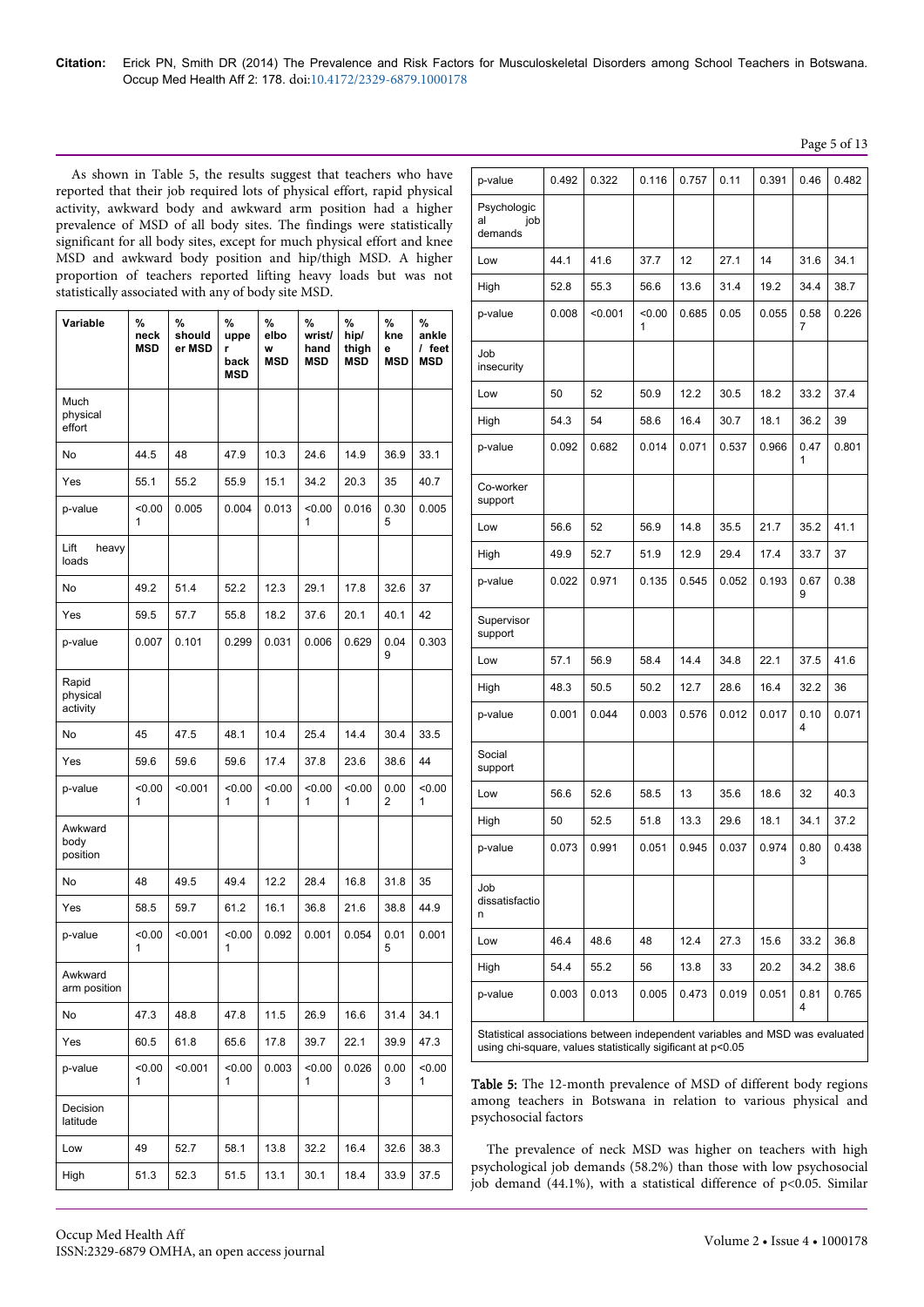findings were reported for shoulder, upper back and wrist/hand MSD. Results further suggest that teachers with high job insecurity had a significant higher prevalence of upper back MSD (58.6% vs. 50.9%, p=0.014). Prevalence of neck MSD was highest among teachers with low co-worker support (56.6%) than those with high co-worker support (49.9%), p=0.022. In addition, teachers with low supervisor support had a higher prevalence of neck, shoulder, upper back, wrist/ hand and hip/thigh MSD than those with high supervisor support. Moreover, teachers with low social support had higher prevalence of MSD on all body regions; however, the difference was statistically significant only in the prevalence of wrist/hand MSD (p=0.037). The results further showed that higher prevalence of MSD on different body regions was reported by teachers with high job dissatisfaction than with low job dissatisfaction. The differences were statistically significant in the prevalence of neck (0.003), shoulder (0.013), upper back (0.005) and wrist/hand (0.019) MSD.

### **MSD risk factors**

Chi-squared tests were conducted to initially examine which independent variables had any statistical associations with different body regions at a significance level of <0.05. Independent variables that were significantly associated with MSD of different body sites are shown in Tables 3-5. A logistic regression model was then used to test the predictive power and assess the relative contribution of independent variables that had shown significant association with MSD of different body regions when using chi-square tests. As shown in Table 6, not all factors that were initially statistically associated with MSD by chi-squared tests remained statistically significant when evaluated in the logistic regression model. Among individual factors, female gender, increasing age, and previous injury remained positively associated with some MSD. Of work-related factors, only length of employment was significantly associated with some MSD. Physical risk factors of rapid physical activity and awkward arm position remained positively associated with MSD. Of all psychosocial risk factors, only high psychological job demands remained a statistically significant risk factor for MSD.

| <b>Body Region</b> | Significant Risk<br><b>Factors</b> | Odds<br>Ratio | 95%<br>Confidence<br>Interval | P-value |
|--------------------|------------------------------------|---------------|-------------------------------|---------|
| <b>Neck</b>        | Previous injury                    | 9.39          | 3.92-22.46                    | < 0.001 |
| Shoulder           | Female gender                      | 1.69          | 1.26-2.25                     | < 0.001 |
|                    | Previous injury                    | 7.83          | 3.78-16.22                    | < 0.001 |
|                    | Rapid<br>physical<br>activity      | 1.38          | 1.03-1.85                     | 0.029   |
|                    | Awkward<br>arm<br>position         | 1.44          | $1.02 - 2.02$                 | 0.037   |
|                    | Psychosocial job<br>demands        | 1.37          | $1.01 - 1.85$                 | 0.041   |
| Upper pack         | Female gender                      | 1.5           | 1.12-2.02                     | 0.007   |
|                    | Previous injury                    | 14.04         | 5.90-33.41                    | < 0.001 |
|                    | Awkward<br>arm<br>position         | 1.71          | 1.17-2.51                     | 0.005   |
|                    | Psychosocial job<br>demands        | 2             | 1.42-2.80                     | < 0.001 |

| Elbows       | Number<br>$\Omega$<br>children less than<br>6 years | 1.94  | 1.07-3.51  | 0.028   |
|--------------|-----------------------------------------------------|-------|------------|---------|
|              | Previous injury                                     | 3.94  | 1.24-12.52 | 0.02    |
| Wrists/hands | Previous injury                                     | 5.04  | 3.24-7.85  | < 0.001 |
|              | Rapid<br>physical<br>activity                       | 1.51  | 1.15-1.97  | 0.003   |
|              | Awkward<br>arm<br>position                          | 1.59  | 1.18-2.14  | 0.002   |
| Hips/thighs  | Previous injury                                     | 10.73 | 5.65-20.38 | < 0.00  |
|              | Rapid<br>physical<br>activity                       | 1.7   | 1.18-2.45  | 0.004   |
| Knees        | Age (years)                                         |       |            |         |
|              | 41-50                                               | 1.91  | 1.25-2.93  | 0.003   |
|              | >50                                                 | 1.85  | 1.06-3.23  | 0.031   |
|              | Length<br>of<br>employment<br>(years)               |       |            |         |
|              | $21-30$ years                                       | 1.7   | 1.12-2.60  | 0.013   |
|              | >30 years                                           | 2.25  | 1.02-4.99  | 0.045   |
|              | Previous injury                                     | 7.61  | 4.99-11.61 | < 0.001 |
| Ankles/feet  | Previous injury                                     | 3.51  | 2.28-5.42  | < 0.001 |

Table 6: Self-reported MSD risk factors among teachers in Botswana

### **MSD protective factors**

Interestingly, as shown in Table 7, a number of factors that were investigated in this current study displayed a protective effect against MSD among Botswana teachers. High supervisor support was associated with a decreased odds for reporting neck (OR: 0.55, 95% CI: 0.39-0.77), upper back (OR: 0.73, 95% CI: 0.43-0.93) and hips/thighs (OR: 0.69, 95% CI: 0.50-0.96) MSD in comparison with those with low supervisor support. Teaching at junior (OR: 0.61, 95% CI: 0.44-0.84) and senior (OR: 0.63, 95% CI: 0.42-0.97) secondary schools was associated with upper back MSD and shoulder MSD, respectively, when compared to teaching at primary schools. Physical exercise of more than five hours per week was associated with decreased odds of reporting upper back MSD (OR: 0.65, 95% CI: 0.43-0.97).

| <b>Body region</b> | <b>Protective</b><br>factors                       | Odds<br>Ratio | 95% Confidence<br>Intervals | p-value |
|--------------------|----------------------------------------------------|---------------|-----------------------------|---------|
| Neck               | High supervisor<br>support                         | 0.55          | 0.39-0.77                   | 0.001   |
| Shoulder           | Teaching<br>at<br>senior<br>secondary<br>school    | 0.63          | $0.42 - 0.97$               | 0.035   |
| Upper back         | Physical<br>exercise<br>$\geq 5$<br>hours per week | 0.65          | $0.43 - 0.97$               | 0.036   |

Page 6 of 13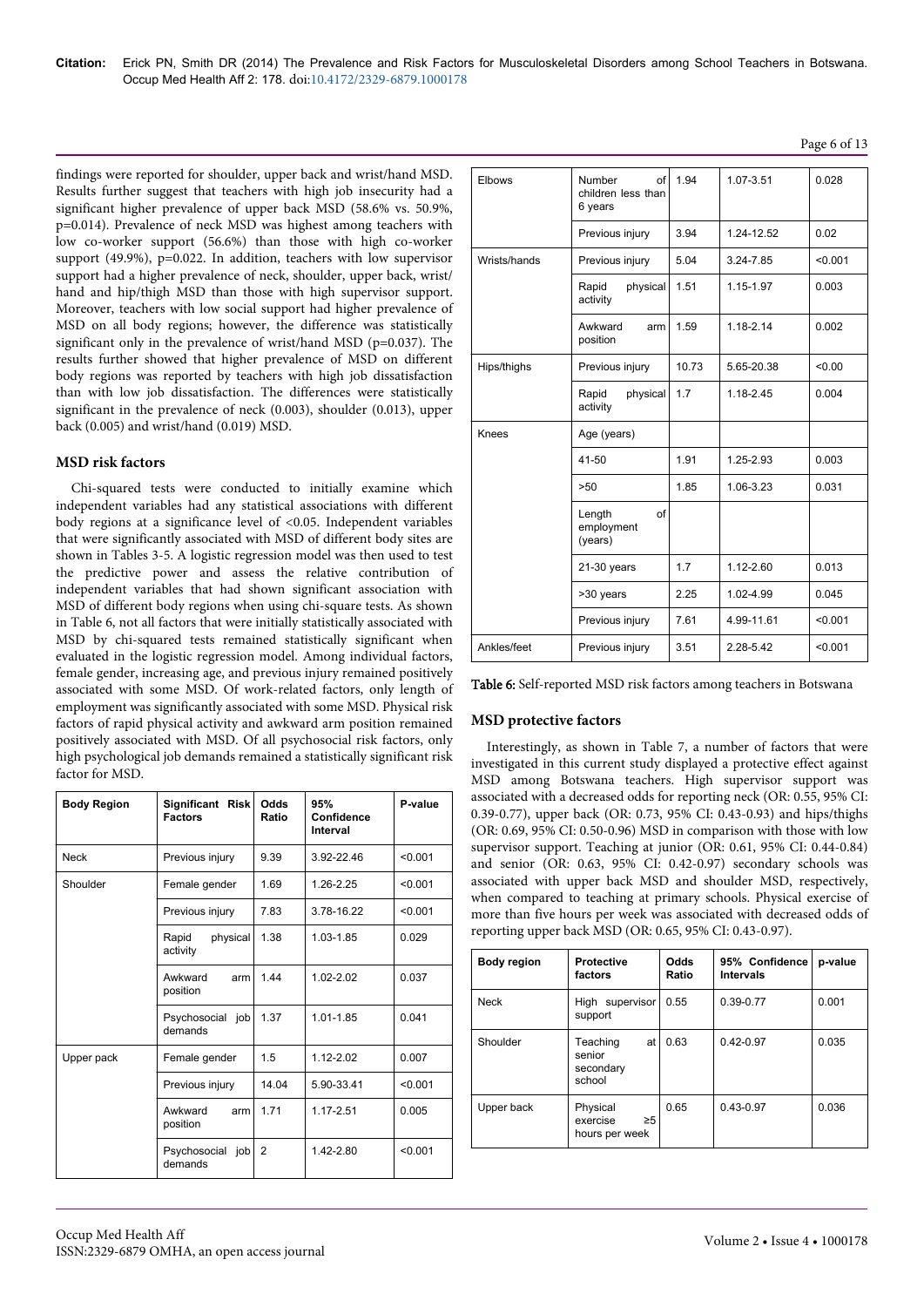#### Page 7 of 13

|             | Teaching<br>at<br>junior secondary<br>school | 0.61 | $0.44 - 0.84$ | 0.003 |
|-------------|----------------------------------------------|------|---------------|-------|
|             | High supervisor 0.73<br>support              |      | $0.55 - 0.99$ | 0.041 |
| Hips/thighs | High supervisor<br>support                   |      | $0.50 - 0.96$ | 0.026 |

Table 7: Protective factors against development of MSD on different body regions among teachers in Botswana

# **Impact of MSD**

More than half (51.4%) of those who reported upper back MSD had seen a nurse, doctor or physiotherapist because of pain, with more than 40% of teachers with neck, shoulder, hip/thigh, knee and ankle/ feet MSD also having reported seeing a nurse, doctor or physiotherapist because of pain in these areas. For all MSD of different body regions, the majority of teachers reported experiencing MSD for 1-7 days. Among the different MSD of the body studied, 16.2% of teachers with hip/thigh MSD had to change jobs/duties because of pain, which was higher than any other MSD. More than one-third of teachers who reported upper back, elbow, wrist/hand, knee and ankle/ feet MSD reported cutting down on activity at home because of these disorders in the last 12 months. About one-quarter (27.4%), 28.2% and 31.0% of teachers reported being unable to work because of upper back, wrist/hand and neck MSD, respectively, in the last 12 months. However, a high percentage of teachers were not able to work for 1-7 days due to elbow MSD (37.4%) and hip/thigh MSD (36.2%). Refer to Table 8.

| Body region      | <b>Prevented from</b><br>carrying out<br>normal<br>activities | Seen a<br>nurse,<br>doctor or<br>physio<br>because of<br>pain | Number of days teachers experienced<br>pain |               |          | Needed to<br>change<br>jobs/<br>duties<br>because of<br>pain | Needed<br>to<br>cut down<br>activity at<br>home<br>because of<br>pain | of days<br>Number<br>teachers<br>were<br>unable to work because of pain in<br>the last 12 months |               |          |
|------------------|---------------------------------------------------------------|---------------------------------------------------------------|---------------------------------------------|---------------|----------|--------------------------------------------------------------|-----------------------------------------------------------------------|--------------------------------------------------------------------------------------------------|---------------|----------|
|                  |                                                               |                                                               | $1-7$ days                                  | $\geq 8$ days | Everyday |                                                              |                                                                       | 1-7 days                                                                                         | $\geq 8$ days | Everyday |
|                  | $\%$                                                          | %                                                             | $\%$                                        | %             | %        | $\%$                                                         | $\frac{0}{0}$                                                         | %                                                                                                | $\frac{0}{0}$ | $\%$     |
| Neck             | 19.0                                                          | 45.5                                                          | 71.9                                        | 13.5          | 12.7     | 9.7                                                          | 27.7                                                                  | 31.0                                                                                             | 7.0           | 2.7      |
| <b>Shoulders</b> | 20.7                                                          | 43.4                                                          | 58.9                                        | 18.7          | 19.7     | 11.1                                                         | 28.8                                                                  | 24.3                                                                                             | 7.5           | 3.7      |
| Upper back       | 28.4                                                          | 51.4                                                          | 53.5                                        | 20.9          | 23.3     | 13.3                                                         | 38.1                                                                  | 27.4                                                                                             | 9.9           | 4.6      |
| Elbows           | 21.7                                                          | 37.4                                                          | 65.2                                        | 16.1          | 18.3     | 13.0                                                         | 32.2                                                                  | 37.4                                                                                             | 10.0          | 4.3      |
| Wrists/hands     | 25.4                                                          | 36.8                                                          | 62.0                                        | 18.8          | 16.0     | 14.8                                                         | 36.8                                                                  | 28.2                                                                                             | 11.3          | 4.5      |
| Hip/thigh        | 24.1                                                          | 42.2                                                          | 63.5                                        | 18.1          | 18.1     | 16.2                                                         | 36.2                                                                  | 36.8                                                                                             | 12.1          | 5.1      |
| Knees            | 25.1                                                          | 43.0                                                          | 57.8                                        | 21.0          | 18.1     | 13.0                                                         | 30.4                                                                  | 26.8                                                                                             | 8.7           | 4.1      |
| Ankle/feet       | 26.4                                                          | 46.1                                                          | 55.4                                        | 23.7          | 19.1     | 12.5                                                         | 35.0                                                                  | 28.5                                                                                             | 12.8          | 5.3      |

Table 8: Impact of MSD among teachers in Botswana

# **Discussion**

# **MSD prevalence**

The first aim of this study was to estimate the 12-month prevalence of MSD among school teachers in Botswana. The prevalence of MSD at any body region was 83.3%, which was similar to previous research conducted among Swedish music teachers, (82% and 80%) [20,21]. However, this prevalence was relatively higher when compared to results of studies that have been conducted worldwide among school teachers [13,22-28]. A higher prevalence of MSD was reported by primary and secondary school teachers in China (95.1%) [14]. The prevalence rate of MSD in this study was comparable to that of MSD among music teachers even though music teachers have been suggested to be at an increased risk for MSD when compared with other school teachers [17]. These results suggested that MSD is a significant cause of concern among teachers in Botswana or even more so than for their international counterparts.

By individual body regions, upper back, shoulder and neck MSD were equally reported MSD, affecting 52.6%, 52.5% and 50.8% of Botswana teachers, respectively. With regard to upper back MSD, parallels can be drawn to a Chinese study where 52.2% of primary and secondary school teachers reported having experienced upper back pain [14]. The 12-month prevalence of upper back pain among Turkish school teachers ranged between 36.9% and 42.7% [24,27,29]. Music teachers in Sweden reported upper back pain prevalence of 35.0%, 33.3% and 32.0% [20,21,30]. A higher prevalence of upper back pain was reported in a study of Iranian high school teachers (62.8%) [31]. With regard to shoulder MSD, parallels can be drawn to studies that were conducted in Slovenia [32] and Turkey [27]. Shoulder pain is an occupational problem among teachers worldwide and has been previously reported at rates between 7.8% in Estonia [25] and 73.4% in China [14]. Lower prevalence of shoulder pain has been reported in some previous research [24,26,29,31,33].

In the current study, neck MSD affected half of Botswana teachers (50.8%). This result was similar to previous research carried out in China (48.7%) [34] but higher than studies that were conducted in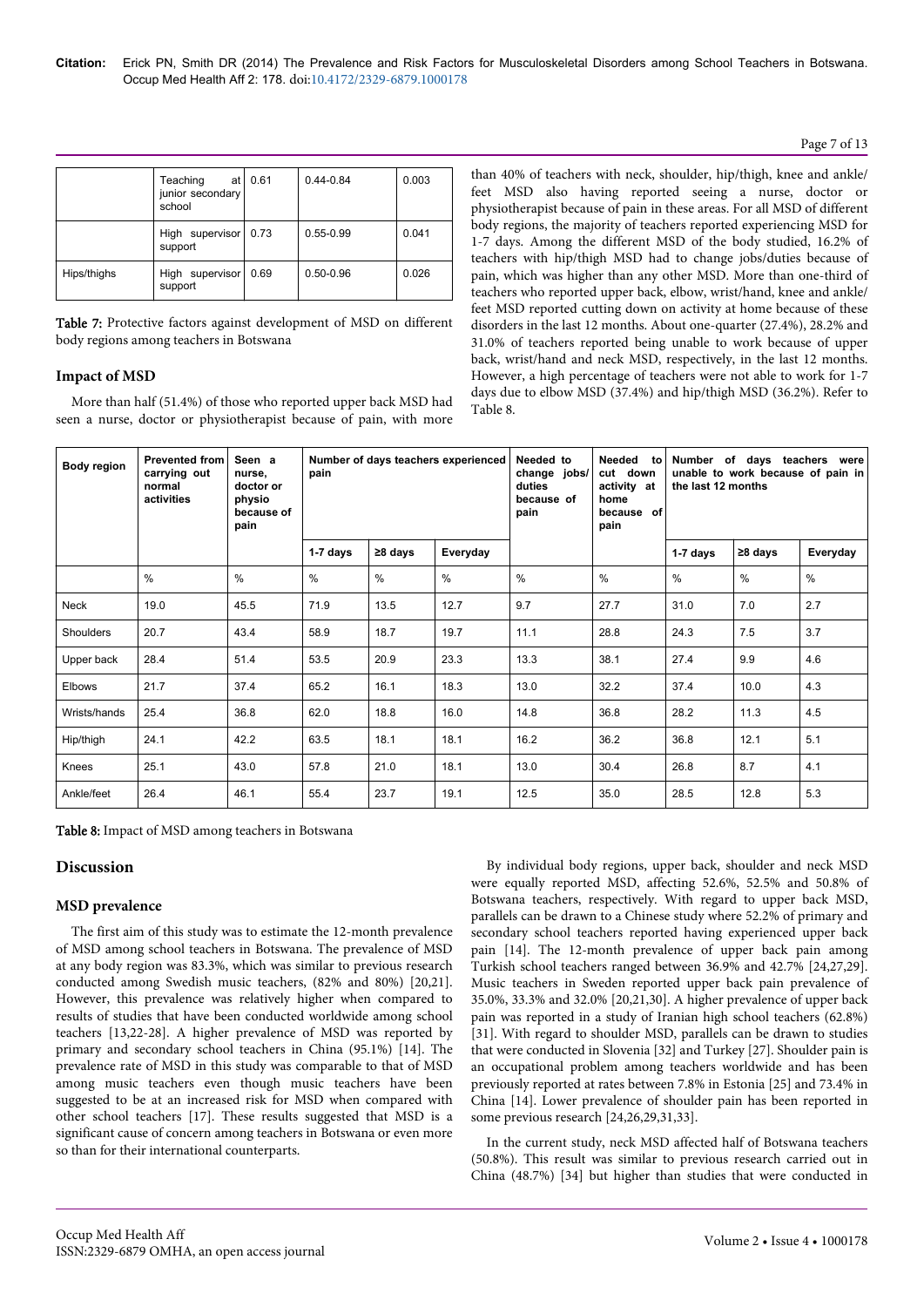Turkey (42.5%, 42.1% and 41.4%) [24,27,29], Saudi Arabia (47.9%) [26] and Estonia (33.3%) [25]. However, in Iran, a higher 12-month neck pain prevalence rate of 61.3% was reported by high school teachers [31]. Similarly, in China, studies of primary and secondary school teachers reported 12-month prevalence rates of 66.7% and 64.4% [35,36] and a one-month prevalence rate of 68.9% [14]. A relatively higher prevalence of neck pain was reported in a study of teachers in India (73.5%) [28]. Ankles/feet MSD in this study was reported by 37.8% of teachers. This was relatively higher than other studies carried out among primary and secondary school teachers in Turkey (21.8% and 7.3%) [24,29] and music teachers in Sweden (9.0%, 5.5%) [20,21]. However, the ankle/feet MSD prevalence of this study was relatively lower when compared with that found in studies of Iranian high school teachers (46.8%) [31] and physical education teachers in Slovenia (60.0%) [32]. Similar to upper back and shoulder MSD, it appears as though Botswana teachers are at risk of development of ankle/feet MSD at reasonably high rates when compared with their international counterparts.

Knee and wrist/hand MSD were equally prevalent disorders, affecting almost one-third of Botswana teachers, 33.3% and 30.7%, respectively in the last 12 months. Similar knee MSD prevalence rates have been reported in two separate studies conducted among teachers in Turkey (30.9% and 32.0%) [24,27], but higher than that of another study conducted in Turkey (18.6%) [29] and Estonia (7.8%) [25]. In Sweden, studies of music teachers reported a 12-month prevalence of knee pain at 16.0% and 13.9% [20,21], while 14.0% of Estonian physical education teachers reported having experienced knee pain [25]. In addition, in Iran, about 20.8% high school teachers reported experiencing knee pain [31]. This prevalence was however, lower than prevalence of knee pain among physical education teachers in Slovenia (48.0%) [32] and teachers in India (55.2%) [28]. In this study, the prevalence rate of wrists/hands was relatively higher than those found in studies conducted among primary and secondary school teachers in Turkey. Teachers from these studies reported wrist pain prevalence of 23.9%, 23.4% and 13.0% [24,27,29]. In Sweden, music teachers reported a 12-month prevalence of wrist/hand pain at 22.2%, 19.4% and 15.0% [20,21,30]. The prevalence of this study was also relatively higher than in a study carried out among preschool teachers in the US (11.0%) [37]. A higher wrist/hand pain prevalence was found in a study of teachers in Slovenia (35.0%) [32], while the highest prevalence was recorded among Indian teachers (66.6%) [28].

Almost one-fifth of teachers in this study reported having experienced hip/thigh MSD in the past 12 months (18.2%). This prevalent rate was higher than those reported in some previous research [20,21,24,25,27,29]. A slightly higher prevalence was recorded in studies of high school teachers in Iran (23.4%) [31] and physical education teachers in Slovenia (25.5%) [32]. The results of this study show a relatively high prevalence of hip/thigh MSD among Botswana teachers as compared to their international colleagues. Elbow MSD was the least reported disorder among Botswana teachers, affecting 13.3% of them, which is similar to the results of previous studies conducted in Turkey in which 11.4% and 13.2% of teachers reported elbow pain [27,29], but higher than another Turkish study (8.0%) [24]. These results are, however, lower than other studies among Swedish music teachers [20,21,30]. Elbow pain prevalence rates of 28.5% and 38.5% have been documented in research conducted among Slovenian physical education teachers [32] and high school teachers in Iran [31], higher than the findings of this study.

### **MSD risk factors**

Another aim of this study was to determine risk factors associated with MSD among Botswana teachers. Logistic regression analysis revealed a number of interesting associations between MSD and individual, lifestyle, physical and psychosocial factors.

### **Individual Risk Factors**

#### **Gender**

Of the individual factors, female gender was positively associated with development of MSD. Female teachers were 1.50 times more likely to experience upper back MSD (OR: 1.50, 95% CI: 1.12-2.02) and 1.69 times more likely to report shoulder MSD (OR: 1.69, 95% CI: 1.26-2.25), which is consistent with some previous research [9,14,24,29]. Female teachers appear to consistently report more shoulder and upper back MSD than their male colleagues [20,27,30,31,34]. A possible explanation for gender differences in the current study could be attributed to the nutritional status, age and teaching experience of female teachers and the level of schools they were teaching at. Female teachers were significantly older than their male colleagues (39.3  $\pm$  9.0 vs. 36.3  $\pm$  7.0 years, p<0.001) and had a significantly longer length of employment in comparison to their male counterparts (13.4  $\pm$  8.8 vs. 10.1  $\pm$  6.3 years, p<0.001). In addition, female teachers were more overweight when compared to their male colleagues (27.6  $\pm$  7.0 vs. 24.8  $\pm$  5.8, p<0.001). A higher proportion of female teachers taught in primary schools in comparison to their male counterparts (66.0% vs. 36.2%, p<0.001). On the other hand, male teachers were more likely to be involved in physical exercise than female (18.1% vs. 10.4%, p<0.001).

### **Age**

In this current study, increasing age was positively associated with development of knee MSD. Teachers who were 41-50 years and over 50 years were 1.91 times and 1.85 times more likely to develop knee MSD respectively, when compared to those who were 30 years or younger. These results are in agreement with the findings of Turkish studies, where teachers over the age of 40 years reported having experienced musculoskeletal pain (p<0.001)[24] and were 2.75 times more likely to experience MSD of lower extremities (OR: 2.75; 95% CI: 1.70-4.44) [29]. Parallels could be drawn to the results of Slovenian physical educators, where increasing age was reported to increase the odds of developing knee pain (OR: 1.07, 95% CI: 1.04-1.10) [32]. In other studies, however, there was no significant association found between age and development of knee pain [14,27,31]. A possible explanation for increased MSD risk among older teachers, apart from the natural wear of the body, could be that MSD among older teachers may be influenced by the work environment and the organisation of the work [13]. It is suggested that older teachers generally have reduced physical capabilities and slower physiological response when compared with their young colleagues [38].

#### **Previous injury**

Among individual factors in this study, previous injury to a particular body site was also a risk factor for the development of MSD on that body site. Previous injury on the neck, shoulder, upper back, elbows, wrist/hand, hip/thigh, knee and ankles/feet was positively associated with MSD of the neck (OR: 9.39, 95%CI: 3.92-22.46), shoulder (OR: 7.83, 95%CI: 3.78-16.22), upper back (OR: 14.04,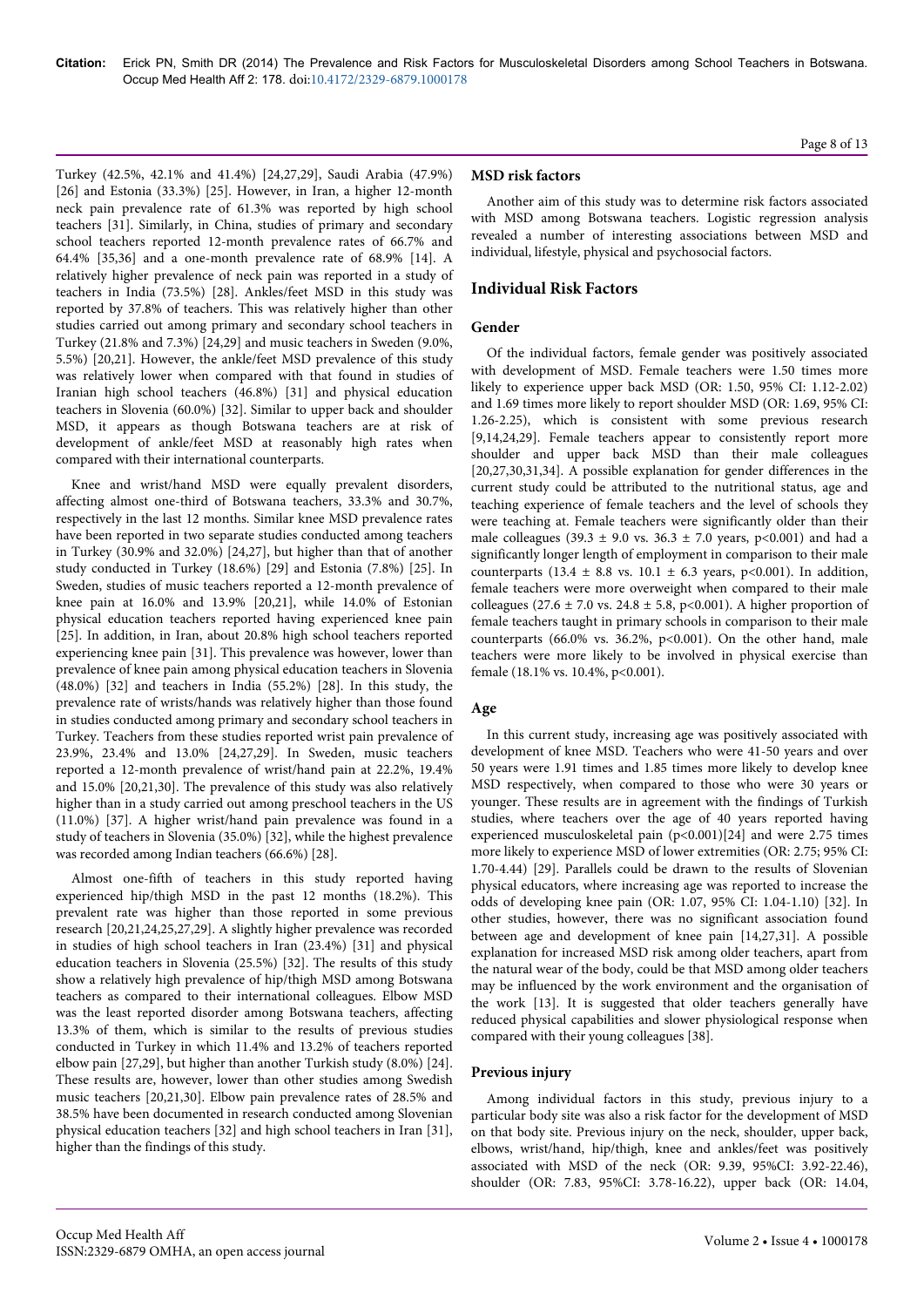#### Page 9 of 13

95%CI: 5.90-33.41), elbows (OR: 3.94, 95%CI: 1.24-12.52), wrist/hand (OR: 5.04, 95%CI: 3.24-7.85), hip/thigh (OR: 10.73, 95%CI: 5.65-20.38), knees (OR: 7.61, 95%CI: 4.99-11.61) and ankles/feet (OR: 3.52, 95%CI: 2.28-5.43), respectively, This finding is consistent with some previous studies conducted in the teaching profession [9] and elsewhere [39-41]. When compared with other risk factors revealed in this study, previous injury was the strongest predictor for all MSD of different body regions with odds ranging between 3.24 and 14.04.

### **Number of children less than six years**

Having two or more children less than six years of age was significantly associated with elbow MSD in the current study (OR: 1.94, 95% CI: 1.07-3.51). In a study carried out in Brazil, having two children showed increase in prevalence of upper limb pain but the association was not statistically significant. However, having three or more children was significantly associated with upper limb pain (OR: 1.32, 95% CI: 1.12-1.56) [13]. Similarly, having children has been positively associated with musculoskeletal pain among secondary school Saudi female teachers [26]. Having children has also been identified as a risk factor for MSD of the neck in a study of Japanese nurses [3] and back pain among police officers and firemen [42].

In this study, having two or more children under the age of six years was associated with elbow MSD but failed to produce significant association with MSD of other body regions. It appears that teachers in Botswana bear children at an older age. It has been documented that the mean age for childbearing for women who completed senior secondary school is 29.3 years compared to 27.0 years of those who never attended school. These differentials indicate that education delays the age of childbearing [43]. Bearing this in mind, one can hypothesize that the childbearing age of teachers with Diploma and Bachelor degree, which most hold, could be delayed by the time they take to obtain their tertiary qualifications resulting in a mean age for childbearing of more than 29.3 years. The mean age of female teachers in this study (39.3 years) suggests that any children they may have would be young. If so, the increased elbow MSD risk could be attributed to the type of constant lifting and carrying that raising small children might require [3]. This relationship could also be due to increased recreational activities undertaken when one has children [42].

# **Length of employment**

Among work-related risk factors, length of employment was positively associated with knee MSD among Botswana teachers. Teachers who worked for 21-30 years were 1.71 times more likely to develop knee pain when compared to those with less working experience. This result is consistent with the results of a study conducted in Brazil, where teachers with more than 14 years working experience were 1.17 times more likely to develop lower limb pain (OR: 1.17, 95% CI: 1.09-1.26) [13]. A similar link has been found in a study of Indian teachers, where 70% of teachers who had more than 20 years of teaching experience reported pain in joints of legs [28]. Conversely, research conducted in Turkey among teachers failed to produce any statistically significant association between teaching experience and lower extremities [27,29].

This association can be interpreted as the effect of aging or a cumulative effect of workloads on musculoskeletal system of workers [44]. In this study, age and length of employment were correlated and it is difficult to separate their effects. However, the mean age of teachers was 38.5 years (SD: 8.6 years) and this would be relatively young to develop prevalent degenerative changes of musculoskeletal system or reduction of muscular strength sufficient to induce frequent musculoskeletal injuries. As thus, the cumulative effect of workloads appears to be more likely to contribute to knee MSD than ageing [44]. It is worth noting that most of Botswana teachers start teaching at an early age, possibly as early as at 21 years of age, especially those with a Diploma, which takes three years compared to four years of Bachelor degree. The majority of teachers in this study held a Diploma (58.7%). It has been suggested that the longer the exposure time to occupational risk factors the higher the chance of getting job-related disorders [45]. It has also been established that occupational diseases do not happen suddenly, but rather happen over time, and almost with a predictive pattern [33].

# **Physical Risk Factors**

# **Rapid physical activity**

In this study, teachers who reported that their job required rapid physical activity were found to be at increased risk of shoulder, wrist/ hand and hip/thigh MSD. Teachers with rapid physical activity were 1.38 times more likely to develop shoulder MSD, 1.51 times more likely to report wrist/hand MSD and 1.70 times more likely to report hip/thigh MSD when compared to those who did not report rapid physical activity in their work. Parallels can be drawn to a study that was conducted among school teachers in Brazil, where intense physical activity was reported as a risk factor for upper and lower limb pain [13]. On the contrary, in a study of Chinese teachers, physical activity was not significantly associated with development of shoulder and wrist pain (p>0.05) [27].

# **Awkward arm position**

Teachers who reported adopting awkward arm position during work were more likely to develop MSD of the shoulder, upper back and wrist/hand. These teachers were 1.44 times more likely to develop shoulder MSD (OR: 1.44, 95% CI: 1.02-2.02), 1.71 times more likely to develop upper back MSD (OR: 1.71, 95% CI: 1.17-2.51) and1.59 times more likely to develop wrist/hand MSD (OR: 1.59, 95% CI: 1.18-2.14). Using elevated posture when playing has been found to be a risk factor for development of MSD among Swedish music teachers (p<0.05) [11]. Work-related awkward postures have been associated with increased risk of developing MSD among a group of health care workers in Italy [40]. Furthermore, frequently working in an uncomfortable posture has been found to increase experiencing pain in the neck region among office workers in Thailand [46]. Conversely, the study of Chinese teachers failed to produce statistically significant association between working with hands above shoulder and development of neck/shoulder pain (OR: 1.21, 95% CI: 0.86-1.71) [34].

Teachers have also been found to be at an increased risk of developing musculoskeletal symptoms as they are exposed to physical factors which have been associated with the development of musculoskeletal disorders [29]. It has been hypothesised that shoulder pain may occur when working with raised arms unsupported for a long time and this is normally observed in teachers' daily routine. Teachers' activities involve the frequent use of the arm above shoulder to write on the board. This mechanism causes teachers to develop discomfort in the cervicobrachial regions, which is even made worse by daily overwork and less rest time [33]. Lifting of hands and head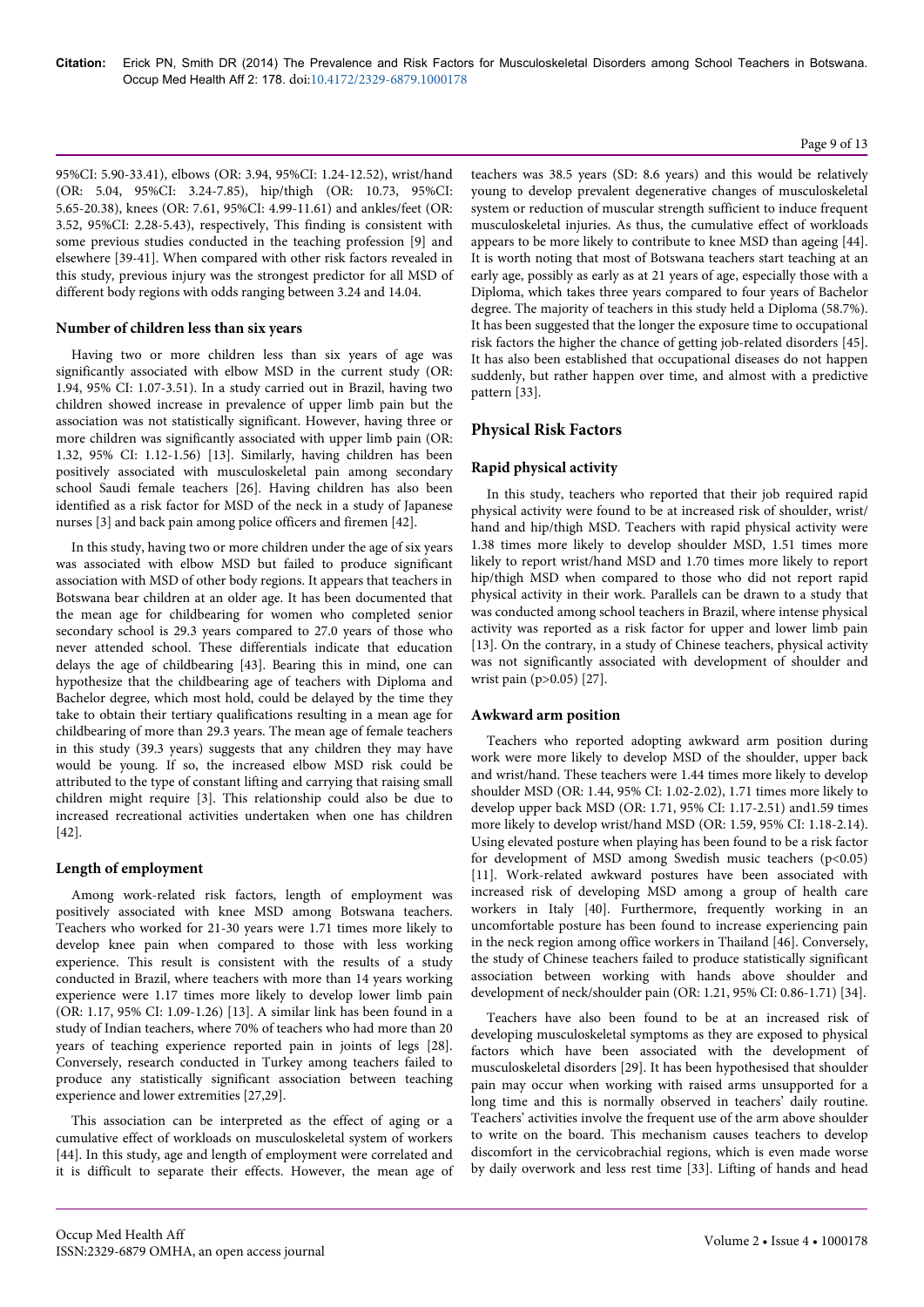during writing on the black board may be causative factor for shoulder pain and also pain in hands and joints of hands [28].

# **Psychosocial Risk Factors**

### **Psychological job demands**

The results of this study showed that of all psychosocial risk factors under study, only psychological job demands was positively associated with shoulder and upper back MSD. Teachers who reported high psychological job demands were 1.37 times more likely to experience shoulder MSD (OR: 1.37, 95% CI: 1.01-1.83) and 2.00 times more likely to develop upper back MSD (OR: 2.00, 95% CI: 1.42-2.80) when compared to those with low psychological job demands. Parallels can be drawn to a study of music teachers in Sweden, where female teachers who had high psychological demands were six times more likely to report experiencing neck/shoulder pain [20]. High workload has been statistically associated with neck pain among Chinese teachers (OR: 1.72, 95% CI: 1.12-2.65) [36]. Similar results have been documented in the health care sector around the world [2-4,47-50]. High physiological demand has also been independently associated with musculoskeletal pain among Canadian workers [51]. Similarly, psychological demands have been significantly correlated to neck, shoulder and back disorders among employees of different occupations [52]. A possible explanation for this association in the current study could be because teachers often work in stressful conditions with large classes, a lack of educational resources, and limited reward for their work [13].

Psychosocial risk factors have been previously associated with MSD among school teachers. Reviews of musculoskeletal disorders among school teachers have indicated that psychosocial risk factors such as high workload/demands, high perceived stress level, low social support, low job control, low job satisfaction and monotonous work are most likely associated with MSD among teachers [15,17]. Surprisingly, in this study, psychosocial risk factors such as low decision latitude, high job insecurity, low co-worker, low supervisor and low social support and high job dissatisfaction were not significantly associated with development of MSD of anybody region.

# **MSD protective factors**

A number of factors that were investigated in the current study displayed a protective effect against MSD among school teachers.

# **High supervisor support**

Teachers who reported high supervisor support were less likely to report MSD of the neck (OR: 0.55, 95% CI: 0.39-0.77), upper back (OR: 0.73, 95% CI: 0.55-0.99) and hip/thigh (OR: 0.69, 95% CI: 0.50-0.96) than those teachers who reported low supervisor support. Similar results have been found among Australian female workers, where workers with supervisor support were less likely to experience neck pain (OR: 0.5, 95% CI: 0.3-0.9) [53], and in the United States of America [54] and Iran [55]. In Japan, nursery school teachers who have reported poor supervisor support were 1.58 more likely to develop neck/shoulder pain than those with high supervisor support (OR: 1.58, 95% CI: 1.15-2.16) [44]. Low management support has been found to predict back pain and general musculoskeletal pain among Norwegian automobile repair garage workers [56]. However, a study of psychosocial work characteristics among the working population in the Netherlands failed to produce statistically significant association between supervisor support and neck pain [57].

### **Teaching at secondary schools**

A protective effect was also noted for teachers in Botswana secondary schools. Senior secondary school teachers were less likely to report shoulder MSD when compared to primary school teachers (OR: 0.63, 95% CI: 0.42-0.97). On the other hand, junior secondary school teachers were less likely to report upper back MSD when compared to their primary school counterparts (OR: 0.61, 95% CI: 0.44-0.84). Parallels can be drawn to the results of a Chinese study, which found that primary school teachers were more likely to report shoulder pain than secondary school teachers (72.8% vs. 65.1%, p<0.001) [14]. In Slovenia, primary school physical education teachers were found to be almost two times more likely to experience back pain when compared to secondary school physical education teachers (OR: 1.83, 95% CI: 1.21-2.75) [32].

In this study, primary school teachers suffered significantly higher risks of shoulder and upper back MSD. A probable explanation could be that, in Botswana primary school teaching is characterised by heavy workload. Primary school teachers are expected to teach eleven subjects, emphasize child-centred teaching methodologies like project methods and breakthrough to Setswana, which require individualised teaching, maintain a continuous assessment record of each child and undertake remedial teaching for slow learners [58]. Primary school teachers' activities involve the frequent use of the arm above the shoulder to write on the board. Such a mechanism causes teachers to start experiencing some kind of discomfort in the cervicobrachial region, which becomes worse due to daily overwork. Secondary school teachers, on the other hand, conduct their classes in a more expository way, following a textbook and hence less writing on the blackboard [33].

# **Regular physical exercise**

This study shows that exercising for five or more hours a week was negatively correlated with MSD of the upper back in this study. Teachers who reported more than 5 hours of physical exercise a week were less likely to report MSD of the upper back (OR: 0.65, 95% CI: 0.43-0.97) compared to those who exercised less. Similar findings have been demonstrated in a study of school teachers in Ethiopia where teachers who have indicated doing regular physical activity were 0.52 times less likely to report back pain compared to those who did not engage in regular physical activity (OR: 0.52, 95% CI: 0.34-0.82) [9]. A similar link has been demonstrated between habitual physical activity as athletic and MSD among Thai university staff [59]. However, in a study of Estonian athletes, no significant association was found between regular physical exercise and back pain [60]. In Greece, male physical education teachers who had reported no personal training were 2.5 times more likely to experience back pain [61].

### **The impacts of MSD**

The results of this study showed that MSD do not only affect an individual, but also their families, workplace and the health care system. Some of the teachers who reported MSD in this study reported; being prevented from carrying out normal activities, seeking medical attention, experiencing pain for a number of days, changing jobs/duties because of pain, cutting down activities at home and even being unable to work for several days because of pain. Similar findings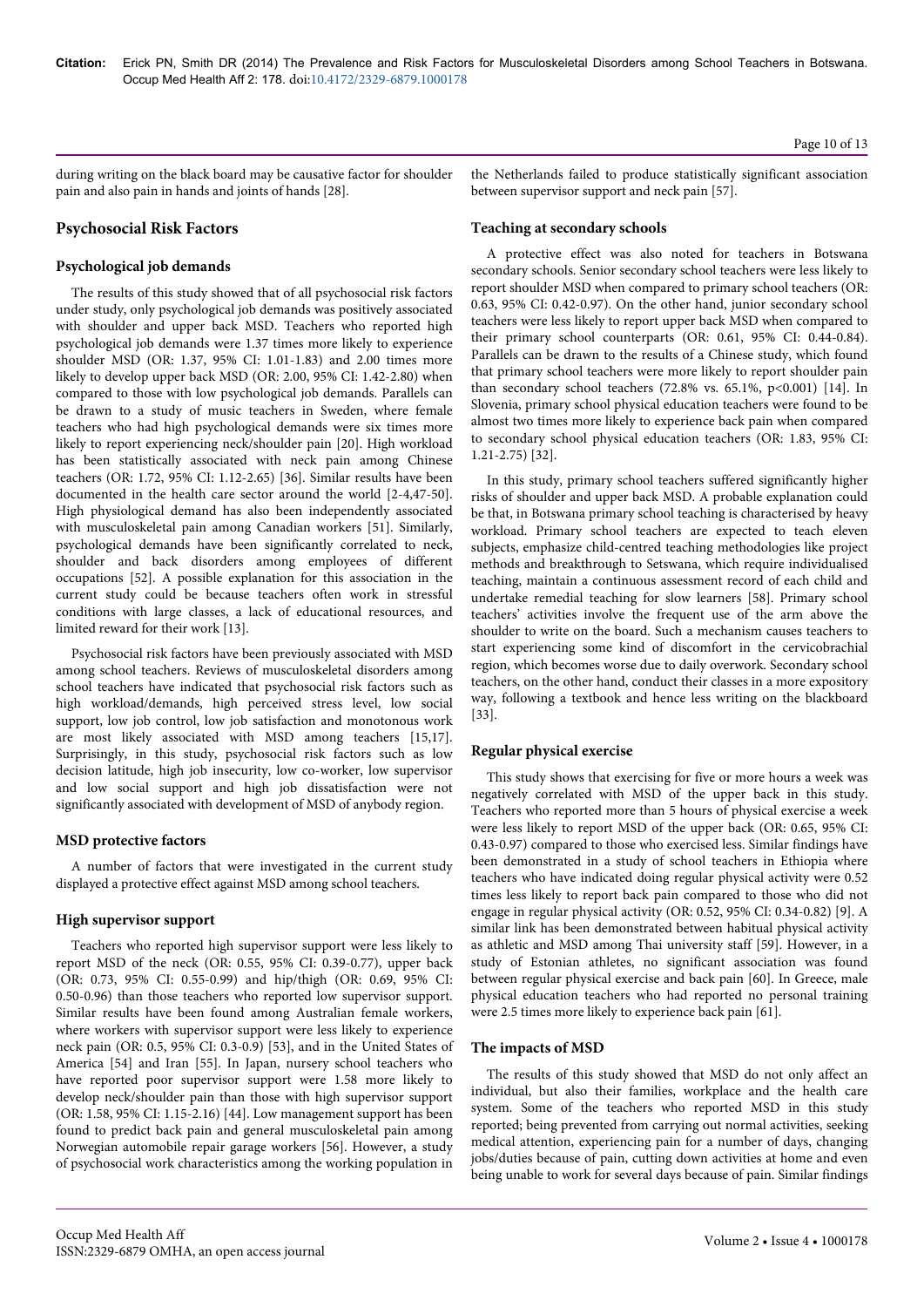### have been reported in previous research [26,29,31,35,45]. In some previous research, some respondents indicated that they took sick leave as a way of coping with neck and upper limb pain [35]. Furthermore, musculoskeletal problems have also been found to be an underlying cause of long term sick leave among school teachers Sweden [22]. In Saudi Arabia, 5.4% of teachers with MSD reported 6-10 days of absenteeism [26]. From these results it is evident that MSD negatively affects the wellbeing of teachers and probably the teaching profession itself.

# **Limitation**

A number of limitations were identified in the current study. As a cross-sectional study, only associations can be established but no inferences of causality can be made. Further limitations of this study that need to be acknowledged are the possibility of recall bias and selfreporting of MSD. It is not clear if participants correctly remembered the presence of MSD in the last 12 months which could lead to over or under estimation. The presence of MSD depends solely upon the subjective self-report of the participants and not based upon an objective clinically verified diagnosis of a specialist.

### **Conclusion**

To the authors' knowledge, this study is the first of its kind to investigate and analyse the prevalence and distribution of MSD among teachers in Botswana. Overall, this study has shown that MSD is reasonably common among teachers in Botswana, particularly those of the shoulder, upper back and neck. MSD of the lower limb was less prevalent when compared to MSD at other body sites, a trend that has been documented in previous research of MSD among school teachers. This study also identified a wide range of MSD risk factors, suggesting that the aetiology of this condition is complex and multifactorial in nature. Female gender, increasing age and length of employment, previous injury and having more than two children of six or less years increased the odds of MSD. Rapid physical activity and awkward arm position were the only physical factors positively associated with MSD. Among psychosocial risk factors, psychological job demands was the only one positively associated with MSD.

Interestingly and equally important, was that a number of factors were shown to have a protective effect against reported MSD in this study. MSD prevented teachers from carrying out their normal activities, caused them to seek medical attention from nurses, doctors or physiotherapies or change duties and cut down on activities at home because of pain. Moreover, some teachers reported being unable to work for days because of MSD. The complex nature of MSD risk factors found in this study suggests than no single specific preventative or intervention strategy will help in reducing MSD among teachers. As such, to help reduce the prevalence, progression and burden of MSD among Botswana teachers, a greater emphasis may be placed on ergonomics education, regular physical exercise, and occupational stress.

# **Acknowledgements**

The authors would like to thank the University of Newcastle and the University of Botswana for their support of this study.

### **Authors' contributions**

Patience Erick and Derek Smith conceived and designed the study. Patience Erick was involved in data collection, statistical analysis and drafting the manuscript. Both authors read and approved the final manuscript.

### **References**

- 1. [Smith DR, Leggat PA, Speare R \(2009\) Musculoskeletal disorders and](http://www.ncbi.nlm.nih.gov/pubmed/19573148) [psychosocial risk factors among veterinarians in Queensland, Australia.](http://www.ncbi.nlm.nih.gov/pubmed/19573148) [Aust Vet J 87: 260-265.](http://www.ncbi.nlm.nih.gov/pubmed/19573148)
- 2. Health Safety Executive (2007) Inspection pack-musculoskeletal disorders. Buxton: Health Safety Executive.
- 3. [Smith DR, Mihashi M, Adachi Y, Koga H, Ishitake T \(2006\) A detailed](http://www.ncbi.nlm.nih.gov/pubmed/16678854) [analysis of musculoskeletal disorder risk factors among Japanese nurses. J](http://www.ncbi.nlm.nih.gov/pubmed/16678854) [Safety Res 37: 195-200.](http://www.ncbi.nlm.nih.gov/pubmed/16678854)
- 4. [Hayes M, Cockrell D, Smith DR \(2009\) A systematic review of](http://www.ncbi.nlm.nih.gov/pubmed/19659711) [musculoskeletal disorders among dental professionals. Int J Dent Hyg 7:](http://www.ncbi.nlm.nih.gov/pubmed/19659711) [159-165.](http://www.ncbi.nlm.nih.gov/pubmed/19659711)
- 5. [Sealetsa OJ, Thatcher A \(2011\) Ergonomics issues among sewing](http://www.ncbi.nlm.nih.gov/pubmed/21447888) [machine operators in the textile manufacturing industry in Botswana.](http://www.ncbi.nlm.nih.gov/pubmed/21447888) [Work 38: 279-289.](http://www.ncbi.nlm.nih.gov/pubmed/21447888)
- 6. [Hayes MJ, Taylor JA, Smith DR \(2012\) Predictors of work-related](http://www.ncbi.nlm.nih.gov/pubmed/22081978) [musculoskeletal disorders among dental hygienists. Int J Dent Hyg 10:](http://www.ncbi.nlm.nih.gov/pubmed/22081978) [265-269.](http://www.ncbi.nlm.nih.gov/pubmed/22081978)
- 7. [Punnett L, Wegman DH \(2004\) Work-related musculoskeletal disorders:](http://www.ncbi.nlm.nih.gov/pubmed/14759746) [the epidemiologic evidence and the debate. J Electromyogr Kinesiol 14:](http://www.ncbi.nlm.nih.gov/pubmed/14759746) [13-23.](http://www.ncbi.nlm.nih.gov/pubmed/14759746)
- 8. Podniece Z, Taylor TN (2008) Work-related musculoskeletal disorders: prevention report. In. Bilbao: Office for Official Publications of the European Communities.
- 9. [Beyen TK, Mengestu MY, Zele YT \(2013\) Low Back Pain and Associated](http://esciencecentral.org/journals/low-back-pain-and-associated-factors-among-teachers-in-gondar-town-north-gondar-amhara-region-ethiopia-2329-6879.1000127.php?aid=16508) [Factors among Teachers in Gondar Town, North Gondar, Amhara](http://esciencecentral.org/journals/low-back-pain-and-associated-factors-among-teachers-in-gondar-town-north-gondar-amhara-region-ethiopia-2329-6879.1000127.php?aid=16508) [Region, Ethiopia. Occup Med Health Aff 1:5.](http://esciencecentral.org/journals/low-back-pain-and-associated-factors-among-teachers-in-gondar-town-north-gondar-amhara-region-ethiopia-2329-6879.1000127.php?aid=16508)
- 10. [Woolf AD, Pfleger B \(2003\) Burden of major musculoskeletal conditions.](http://www.ncbi.nlm.nih.gov/pubmed/14710506) [Bull World Health Organ 81: 646-656.](http://www.ncbi.nlm.nih.gov/pubmed/14710506)
- 11. [Allsop L, Ackland T \(2010\) The prevalence of playing-related](http://mpr-online.net/Issues/Volume%203.1%20Special%20Issue%20%5b2010%5d/Allsop%20Published%20Web%20Version.pdf) [musculoskeletal disorders in relation to piano players' playing techniques](http://mpr-online.net/Issues/Volume%203.1%20Special%20Issue%20%5b2010%5d/Allsop%20Published%20Web%20Version.pdf) [and practising strategies. Music Performance Research 3:61-78.](http://mpr-online.net/Issues/Volume%203.1%20Special%20Issue%20%5b2010%5d/Allsop%20Published%20Web%20Version.pdf)
- 12. Atlas AP, PTRP, MSPT, Bondoc RG, Garrovillas RA (2007) Prevalence of Low Back Pain among Public High School Teachers in the City of Manila. Philippine Journal of Allied Health Sciences 2: 34-40.
- 13. [Cardoso JP, De Queiroz Batista Ribeiro I, Maria de Araújo T, Carvalho](http://www.scielo.br/scielo.php?pid=S1415-790X2009000400010&script=sci_arttext&tlng=en) [FM \(2009\) Prevalence of musculoskeletal pain among teachers. Revista](http://www.scielo.br/scielo.php?pid=S1415-790X2009000400010&script=sci_arttext&tlng=en) [Brasileira de Epidemiologia 12:1-10.](http://www.scielo.br/scielo.php?pid=S1415-790X2009000400010&script=sci_arttext&tlng=en)
- 14. [Chong EY, Chan AH \(2010\) Subjective health complaints of teachers](http://www.ncbi.nlm.nih.gov/pubmed/20331916) [from primary and secondary schools in Hong Kong. Int J Occup Saf](http://www.ncbi.nlm.nih.gov/pubmed/20331916) [Ergon 16: 23-39.](http://www.ncbi.nlm.nih.gov/pubmed/20331916)
- 15. [Erick P, Smith D \(2013\) Risk factors of musculoskeletal disorders among](http://www.oapublishinglondon.com/article/939) [teachers: A critical review. OA Musculoskeletal Medicine 1:29.](http://www.oapublishinglondon.com/article/939)
- 16. Gauthy R (2005) Musculoskeletal disorders: where we are, and where we could be. In: Newsletter of the Health and Safety Department of the ETUI-REHS Brussels: Marc Sapir 27:: 22-27.
- 17. [Erick PN, Smith DR \(2011\) A systematic review of musculoskeletal](http://www.ncbi.nlm.nih.gov/pubmed/22087739) [disorders among school teachers. BMC Musculoskelet Disord 12: 260.](http://www.ncbi.nlm.nih.gov/pubmed/22087739)
- 18. [Kuorinka I, Jonsson B, Kilbom A, Vinterberg H, Biering-Sørensen F, et](http://www.ncbi.nlm.nih.gov/pubmed/15676628) [al. \(1987\) Standardised Nordic questionnaires for the analysis of](http://www.ncbi.nlm.nih.gov/pubmed/15676628) [musculoskeletal symptoms. Appl Ergon 18: 233-237.](http://www.ncbi.nlm.nih.gov/pubmed/15676628)
- 19. Pieper C, Schwartz J (1985) Job Content Questionnaire and User's Guide. In. New York.
- 20. [Fjellman-Wiklund A, Brulin C, Sundelin G \(2003\) Physical and](http://eurekamag.com/research/011/150/011150547.php) [psychosocial work-related risk factors associated with neck-shoulder](http://eurekamag.com/research/011/150/011150547.php) [discomfort in male and female music teachers. Medical Problems of](http://eurekamag.com/research/011/150/011150547.php) [Performing Artists 18:33-41.](http://eurekamag.com/research/011/150/011150547.php)